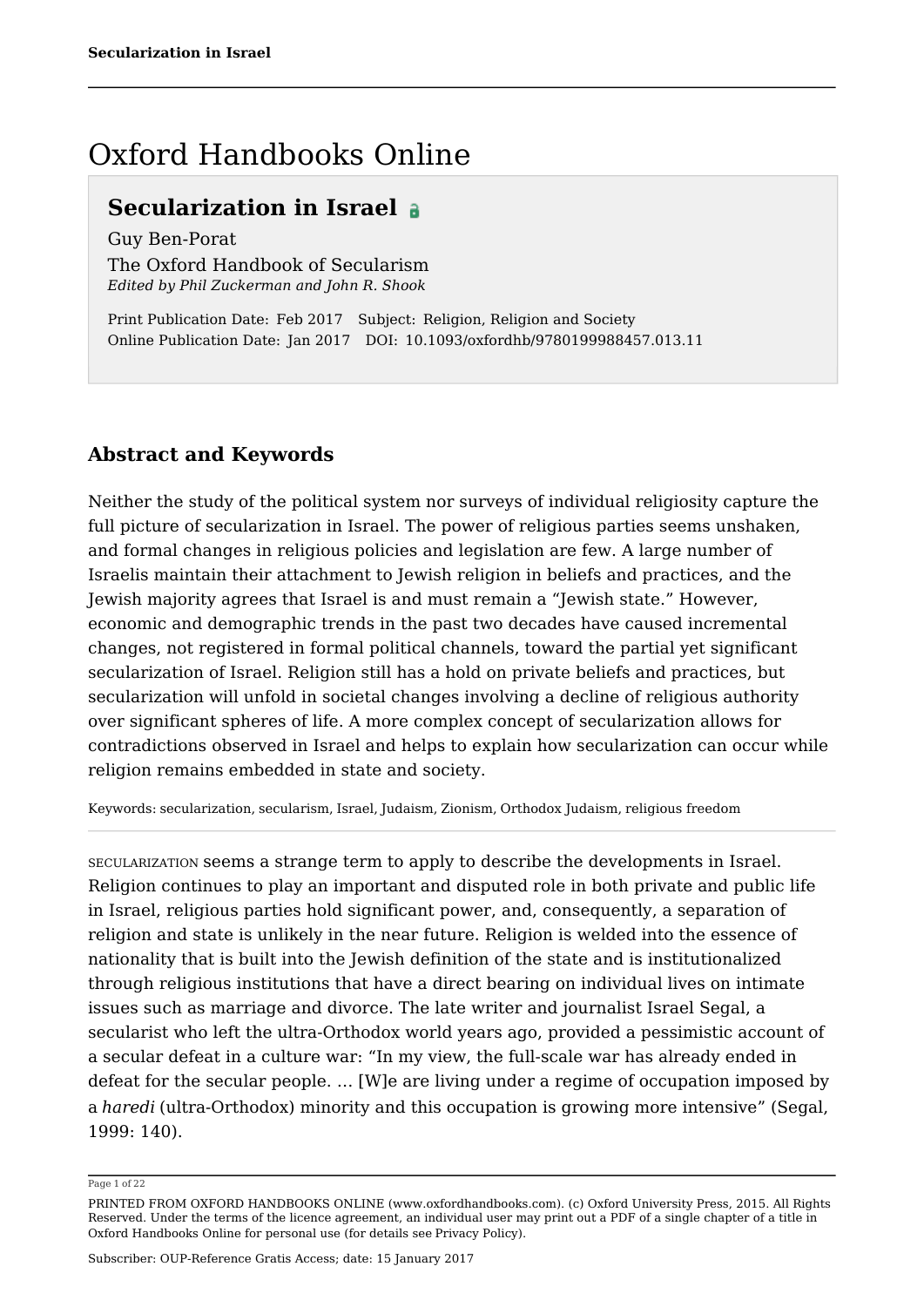While studies of religion and politics in Israel may have been right about their assessment of secularism, they missed other important developments that suggest secularization may be part of contemporary life. The expansion of commerce on the Sabbath, a thriving nonkosher culinary culture, marriages performed without Orthodox rabbis, civil burials, and even an annual lively gay pride parade (that recently came to the fore after a parade in Jerusalem was attacked and one of the participants murdered). These relatively new developments encounter opposition but overall allude that the religious hold on public and private life may be changing. What is unique about these developments, and explains why they remained under the radars of social scientists, is first, the fact they are not necessarily related to a secular ideology; second, they occur alongside a religious resurgence; and, third, they advance outside of formal political processes. These developments fall far short of religious freedom or a liberal order, but since the early 1990s secular Israelis have gained new freedoms and choices that defy religious authority.

Neither the study of the political system nor surveys of individual religiosity capture the full picture of secularization in Israel. Politically, the power of religious parties seems unshaken, and formal changes in religious policies and legislation are few and minor. Individually, a large number of Israelis maintain their attachment to Jewish religion in beliefs and practices, and many have become more religious in various ways. Moreover, the consensus among the Jewish majority that Israel is and must remain a "Jewish state" guarantees **(p. 173)** the all-but-permanent importance of religion in public life. However, economic and demographic changes in the past two decades have created new incentives and opportunities for secular entrepreneurs and, following their actions, for Israelis to challenge existing institutions. These incremental changes, not registered in formal political channels, establish the partial, yet significant, secularization of Israel.

Secularization, as Mark Chaves (1994) suggests, is most productively conceived as a "decline in religious authority" and the decrease in the influence of religious values, leaders, and institutions over individual behavior, social institutions, and public discourse. The influence of these processes on individual indicators of religiosity—belief or practices—remains an open question, but secularization need not imply that most individuals relinquish all their interest in religion (Chaves 1994; Lechner 1991). Religion, according to this argument, may still have a hold on private beliefs and practices, but secularization will unfold in societal changes that involve a decline of religious authority over significant spheres of life. The disaggregation of the concept of secularization enables us to come to terms with the contradictions observed in Israel and explain how secularization can occur, while at the same time religion remains embedded in state and society.

Page 2 of 22

PRINTED FROM OXFORD HANDBOOKS ONLINE (www.oxfordhandbooks.com). (c) Oxford University Press, 2015. All Rights Reserved. Under the terms of the licence agreement, an individual user may print out a PDF of a single chapter of a title in Oxford Handbooks Online for personal use (for details see Privacy Policy).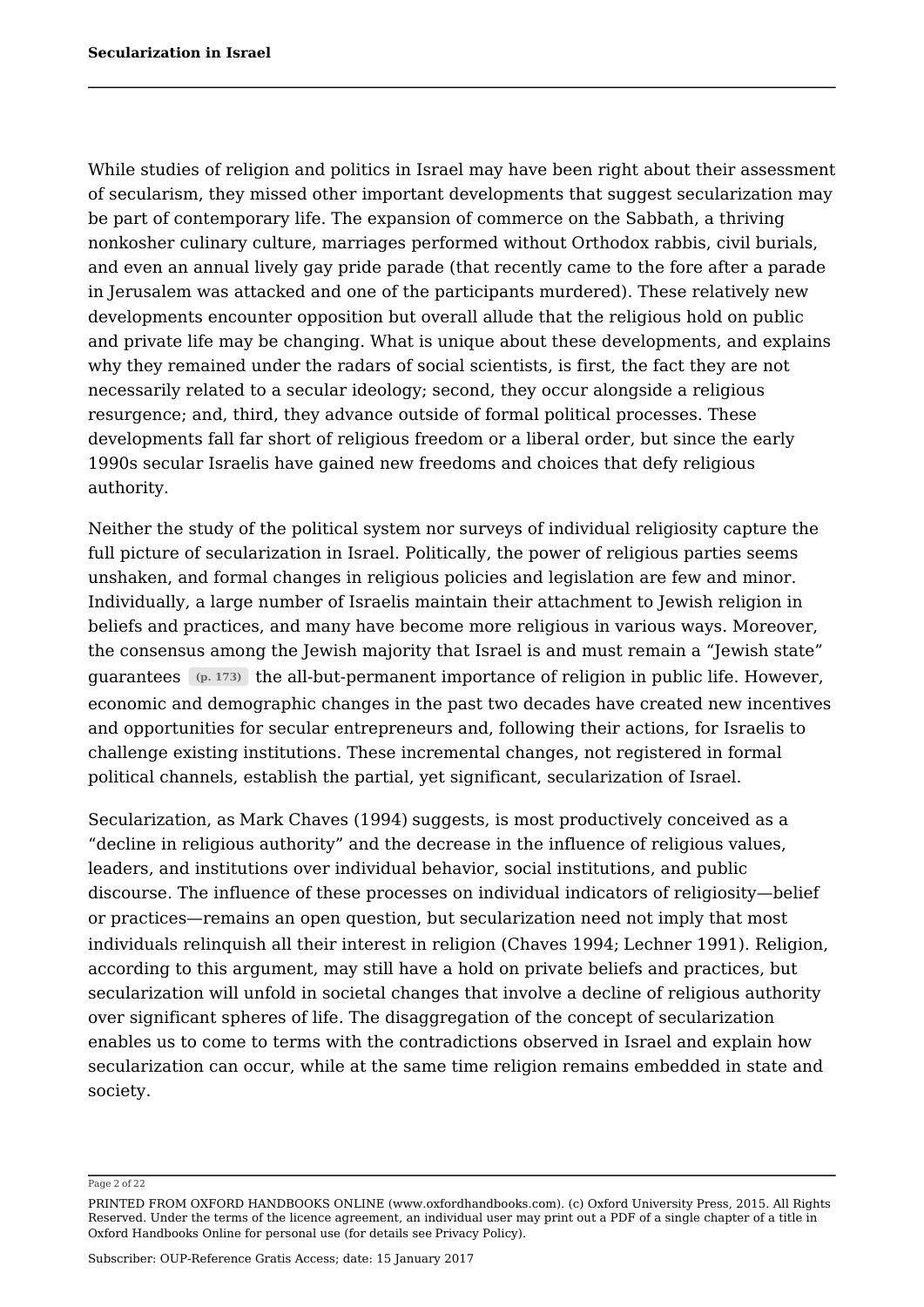# **Religion and Nationalism**

Zionism established itself as a national movement led by Jews who rebelled against the Orthodox leadership and followed the modernization of Jewish life that began in the eighteenth century. Zionism, which appeared toward the end of the nineteenth century, was one form of modern Jewish identity, related to the growing national sentiment across Europe and to the anti-Semitism that threatened to undermine Jewish emancipation. The solution to the "Jewish problem," argued Zionist leaders, was not emancipation but territorial sovereignty that would "normalize" Jewish existence. Jewish nationalism, on one hand, was a secular ideology but, on the other hand, could not completely detach itself from its religious roots. As a secular ideology, Zionism challenged religious authority that held the view that Jewish redemption would come about with the advent of the Messiah. As a national ideology, religion was indispensable to Zionism as a marker of boundaries and a mobilizing force. This ambivalence toward religion could hardly be resolved, as secular nationalists would often acknowledge.

Zionism not only had to challenge religious institutions by presenting its national destiny, but it also had to separate itself from what religiosity symbolized. National revival implied a break with the past and the attempt to replace Judaism, a religion identified with the old world, with Jewishness, a modern identity based on culture, ethnicity, a historical sense of belonging to the Jewish people, and a proactive approach toward the future. Theodor Herzl, a secularized Jew and one of the founders of the Zionist movement, envisioned a secular entity with a separation of religion and state. But, as Herzl and those who followed discovered, religion was not easy to dismiss of confine. The territorial debate was exemplary of the power of religion and religious symbols, as attempts to find territorial solutions outside Palestine, the historical land of Israel, encountered strong opposition. When a plan that came to be known as the "Uganda Plan" to settle Jews in Africa was brought before the Zionist Congress in 1903, it encountered fierce resistance. Only the historic Land of Israel (*Eretz Israel*), it was **(p. 174)** acknowledged, could evoke sentiments among a critical mass of Jews, sentiments mediated through traditional religious symbols. Not only for internal purposes was the symbolic value of the Land of Israel significant. Externally, the Zionist claim to this specific territory combined a historical relation with a reference to God's promise that granted the land to the Jewish people.

In the nation-building process, religious symbols have played a major instrumental role. Zionism developed the classic features of organic nationalism, producing its own cult of ancient, biblical history, the contact with the soil and the desire to strike roots in it, and the "sanctification" of the territory where the ancient biblical heroes lived and fought

Page 3 of 22

PRINTED FROM OXFORD HANDBOOKS ONLINE (www.oxfordhandbooks.com). (c) Oxford University Press, 2015. All Rights Reserved. Under the terms of the licence agreement, an individual user may print out a PDF of a single chapter of a title in Oxford Handbooks Online for personal use (for details see Privacy Policy).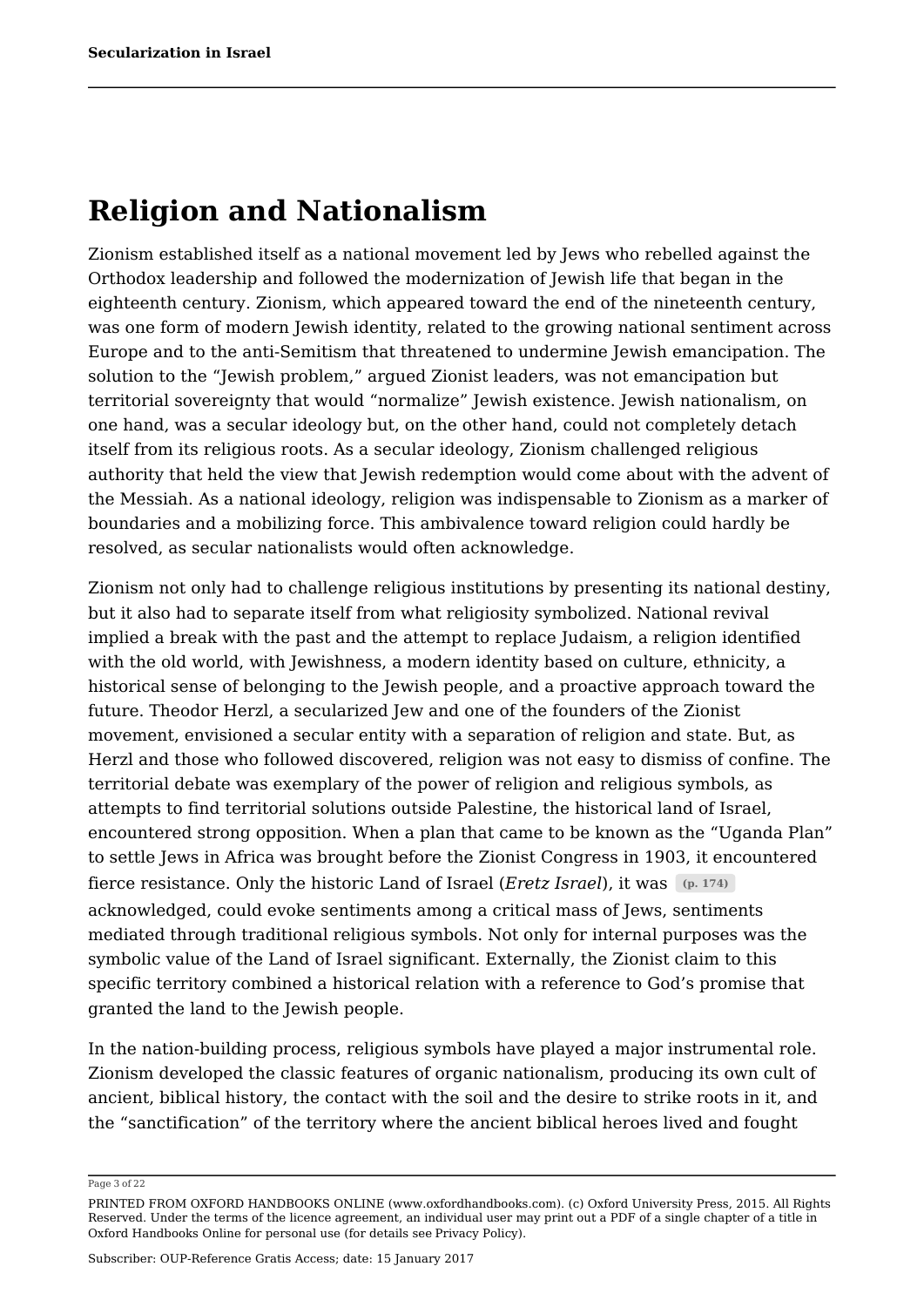(Sternhell 1998). The seemingly secular Zionism was cultivated by the messianic enthusiasm and adopted religious symbols (Shapira 1992) so that, beneath a thin veneer of secularism, a Jewish tradition never ceased to exist. The Hebrew culture adopted by Zionists and the civil religion it created reinterpreted religious texts and borrowed from traditional Jewish culture so that almost all its symbols, rites, and myths bore a religious significance (Don-Yehia and Liebman 1984). The Bible and Jewish religious tradition, after selection and reinterpretation, provided for Zionism a narrative of continuity of nationhood, connection to the land, culture, and a calendar for national life. This calendar included the Jewish day of rest on the Sabbath and Jewish holidays emptied of their old religious Jewish content, which was replaced with symbols of new national experience and expectations, turning them into celebrations of national liberation (Ben-Porat 2000; Liebman and Don-Yehia 1984; Ram 2008ba).

As a result, Zionism could lend religion it its own interpretation but could never completely detach itself—as it continued to be directed by powerful religious structures (Raz-Krakotzkin 2000; Ben-Porat 2000) and share "a common ideological mantle" with religion and the religious population (Elam 2000). Both symbolic and practical political questions kept Jewish religion inside the political life of the nation and, later, of the state. First, the Zionist movement also included religious groups that shared with secular Zionists the desire to establish sovereignty. Second, more important, the Zionist claim to speak on behalf of the Jewish people encouraged it to seek wide support and forced it to make compromises on practical religious questions. Third, religion has always remained in the background as a legitimating force for territorial claims.

## **Political Compromise**

The debates over the role of religion in public life became concrete after the establishment of the state of Israel when the sovereign state was required to define the rules of the game. In 1947, the United Nations Special Committee on Palestine was formed to deliberate the future of Palestine and the possibility of establishing a Jewish state. In order to create a united Jewish position, David Ben-Gurion, leader of the Zionist Labor Party, sent a letter to the ultra-Orthodox party Agudat Israel to ensure them that the future state would respect religious rights and provide a role for Jewish religion in public life. The letter, known as the status quo, became a cornerstone of future religious– secular arrangements. The commitments in the letter were somewhat vague, but the status quo laid down a basic agreement on the Jewish character of the state of Israel that enabled secular and religious political elites to formulate compromises and avoid conflicts (Don-Yehia 2000).

Page 4 of 22

PRINTED FROM OXFORD HANDBOOKS ONLINE (www.oxfordhandbooks.com). (c) Oxford University Press, 2015. All Rights Reserved. Under the terms of the licence agreement, an individual user may print out a PDF of a single chapter of a title in Oxford Handbooks Online for personal use (for details see Privacy Policy).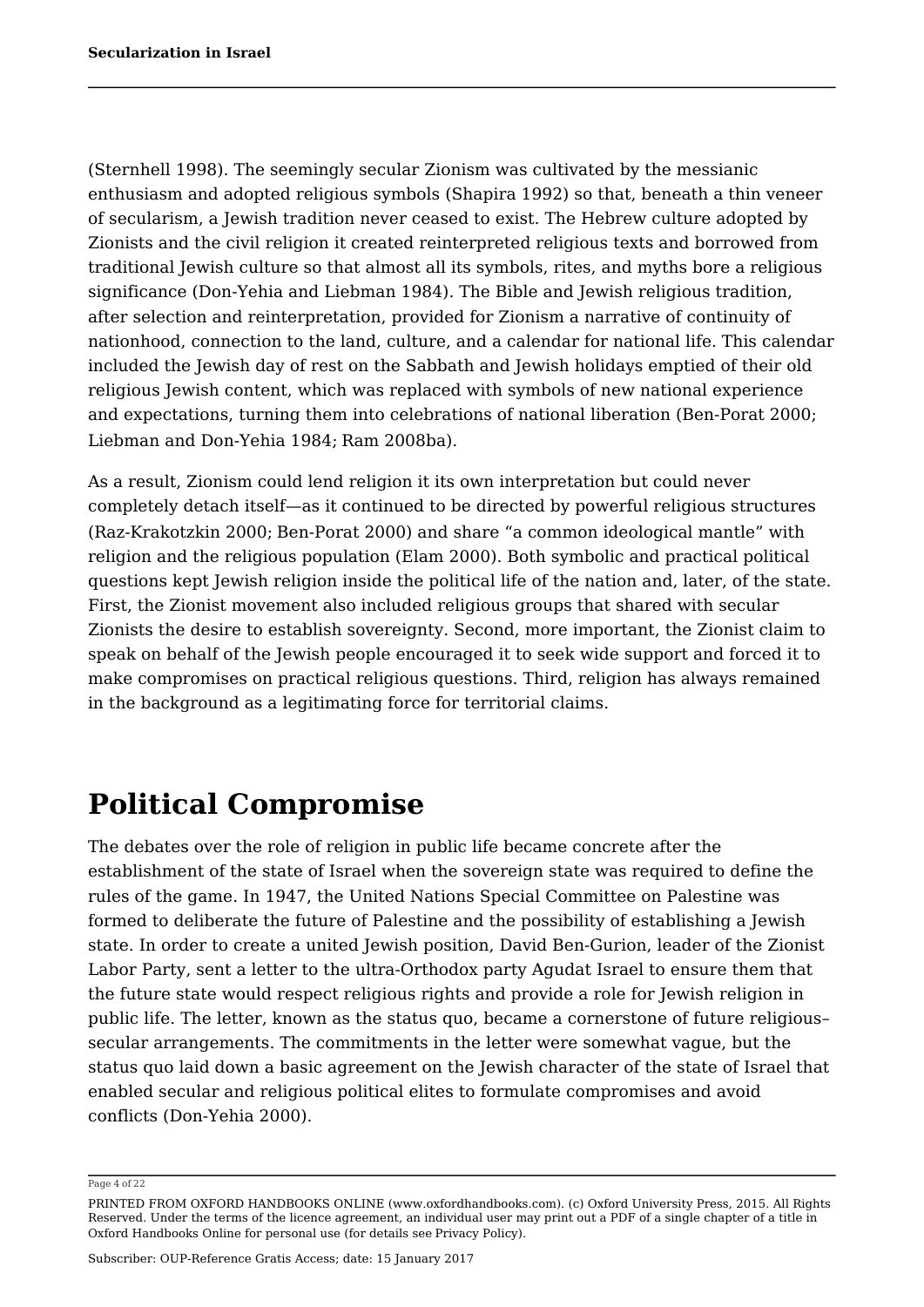**(p. 175)** Two of the components of the status quo, institutionalized after statehood, dealt largely with duties and obligations. First, ultra-Orthodox yeshiva students were exempted from military service, meaning that the burden of defense in a country with universal conscription would not be equally shared. Second, the government granted autonomy to the ultra-Orthodox school system, a decision that raised debates over issues of curricula and funding. Three other components had a more direct effect on the lives of secular Jews: the designation of Saturday, the Sabbath, as the day of rest, with the mandatory closing of stores and public services; the required observance of Jewish dietary rules (*kashrut*) in public institutions; and the Orthodox monopoly over burial, marriage, and divorce.

The status quo operated as a guideline for religious–secular negotiations during the first decades of statehood (Susser and Cohen 2000). State laws based on the status quo included the jurisdiction of rabbinical courts over marriage and divorce, educational autonomy for religious groups, and declaration of the Sabbath as the official day of rest. Beyond legislation and formal institutions regulating private lives, the status quo included informal institutions that helped overcome disagreements. These included refraining from formal and binding decisions over controversial matters, favoring coalition partnerships over majority rule, allowing religious autonomy in specific areas, and attempting to shift disputes from national-political to judicial and local arenas. The general desire to avoid conflict shared by many Jewish Israelis, external threat, challenges of state-building, and political cooperation between the dominant Labor Party and the National Religious Party upheld the functionality of the status quo for reinforcement of consensus with respect to the state.

The majority of nonreligious Israelis continued to relate to codes, values, symbols, and a collective memory that could hardly be separated from Jewish religion (Kimmerling 2004: 354) and remained loyal to the idea of a "Jewish state." The secular idea of a Jewish state referred to ethnicity or culture, but religion was called up as the gatekeeper to provide the criteria for inclusion and exclusion (Ram 2008b). The status quo arrangements granted religious Orthodoxy the monopoly over significant aspects of public and private lives in Israel. Publicly, Orthodox rabbis and establishments are funded by the state and only orthodox rabbis hold official positions in bureaucracy and the military. The Orthodox monopoly also impacts private lives as, for example, there is no civil marriage in Israel and (for Jews) only marriage conducted by an Orthodox rabbi can be registered by the state.

Page 5 of 22

PRINTED FROM OXFORD HANDBOOKS ONLINE (www.oxfordhandbooks.com). (c) Oxford University Press, 2015. All Rights Reserved. Under the terms of the licence agreement, an individual user may print out a PDF of a single chapter of a title in Oxford Handbooks Online for personal use (for details see Privacy Policy).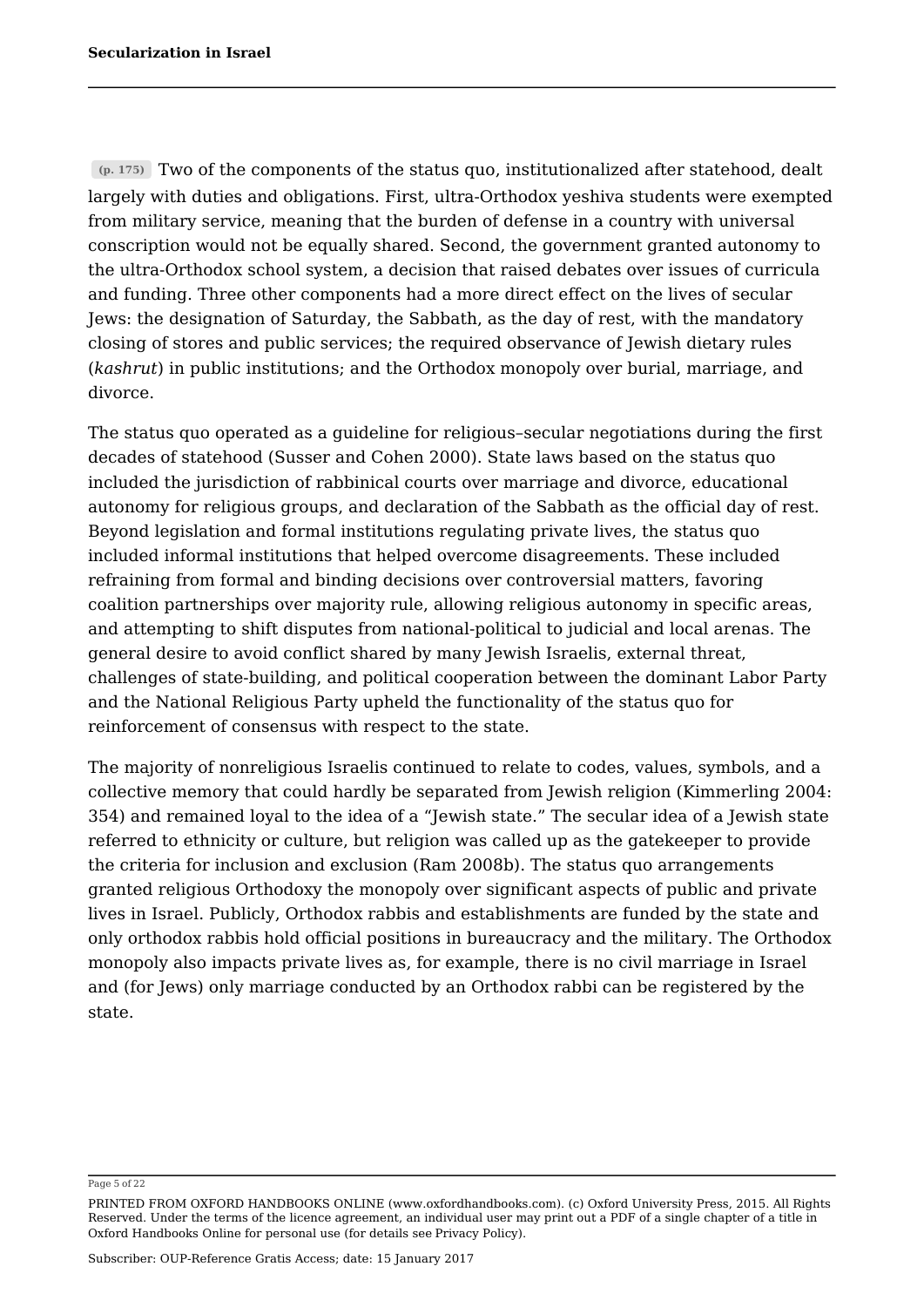## **Secularism**

While the majority of Israelis, religious and nonreligious, for the reasons described previously, accepted the status quo as a given, others attempted to challenge it, demanding religious freedom. Secular ideas advocating freedom—described in terms of religion–state separation, freedom from religion, or religious freedom—have been part of political life since the rise of Zionism. Roots of this secularism can be found in different historical, social, and ideological sources that include the Jewish Enlightenment movement, which appeared toward the end of the eighteenth century and attempted to bridge the gap between Jewish identity, modern science, and citizenship of the nationstate.

Secular ideas and ideologies that continued to develop engaged with both theoretical dilemmas of Jewish identity and practical political questions of rights and obligations. **(p. 176)** Influenced by the ideas of enlightenment, some secularists attempted to merge their Jewishness with liberal-humanistic perspectives, universal moral principles, support of individual liberties, and rationality held above religious commandments. Secularhumanistic Jews see themselves as individuals who "wish to belong to the Jewish people and continue the tradition of the Jewish people completely free of any supernatural authority. They believe in the sanctity of the human personality and the inviolability of dignifying human honor and integrity" (Bauer 2006: 37). The universal secular humanism developed alongside, and at times against, more particularist secular visions of Jewish cultural-ethnic identity and concrete demands for religious freedom, independent from universal-liberal visions. The different attempts to define Jewish identity in cultural rather than religious terms implied the rejection of religious authority and resistance to the ultra-Orthodox monopoly over significant aspects of public life. In practical political terms, it implied the vision of a secular public domain where religion would exercise its authority only over those who chose to accept it.

Secular challenges to the status quo in early years of statehood were few, and mostly local and short-lasting. One exception was the League against Religious Coercion, formed in the 1950s, which developed a comprehensive agenda and explained it would

distribute among the general public the idea that a man's convictions are his own private affair and so in Israel it is essential to struggle for the separation of religion and state, freedom of religion, belief and conscience; to encourage and support any individual who feels that he himself has been damaged … by religious restrictions.

(Tzur 2001: 220)

#### Page 6 of 22

PRINTED FROM OXFORD HANDBOOKS ONLINE (www.oxfordhandbooks.com). (c) Oxford University Press, 2015. All Rights Reserved. Under the terms of the licence agreement, an individual user may print out a PDF of a single chapter of a title in Oxford Handbooks Online for personal use (for details see Privacy Policy).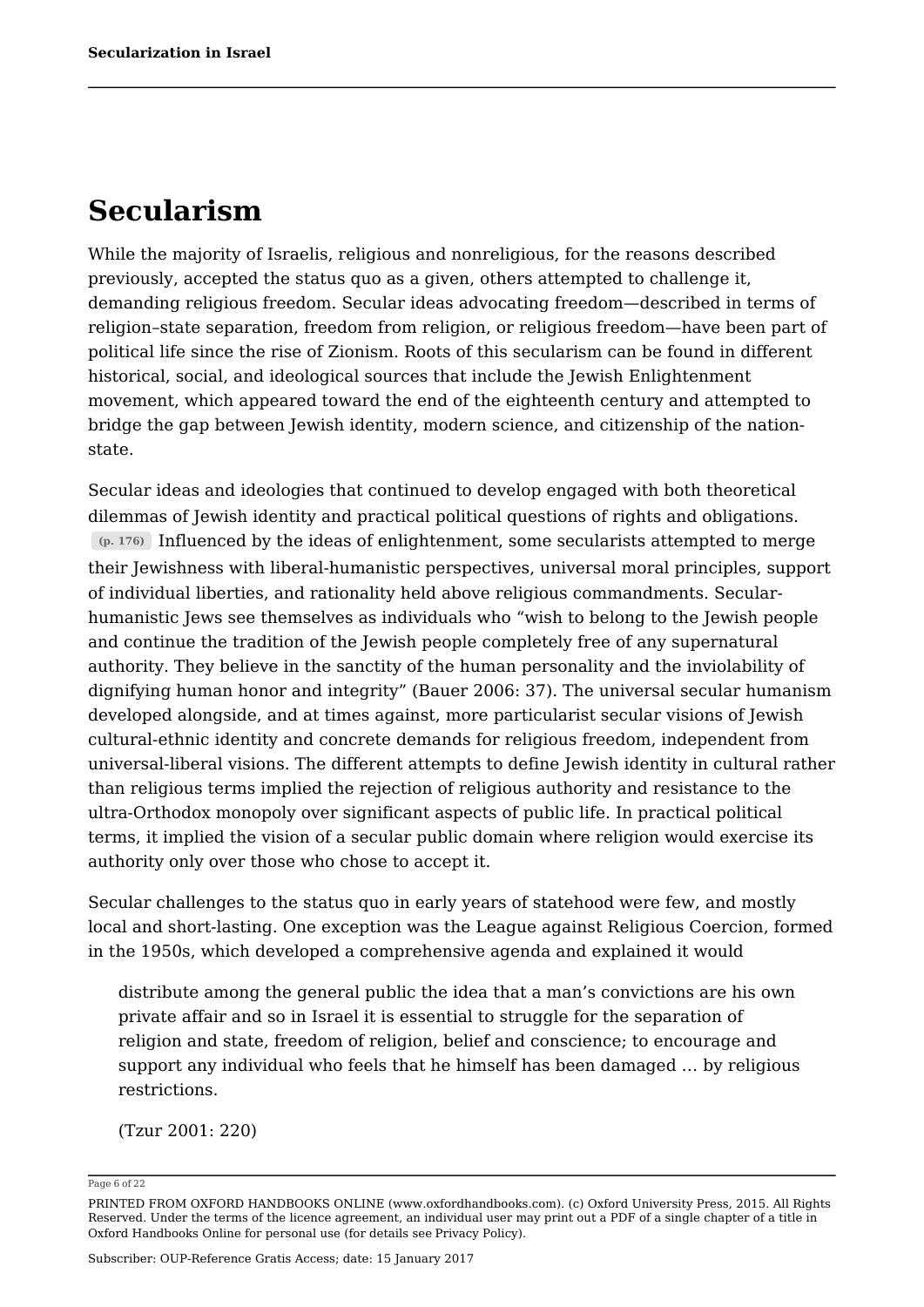Assisted by the organizational resources of the kibbutzim, the league struggled for civil marriage, easing the requirements for conversion to Judaism, and ending the restrictions on activities on Shabbat ("Shabbat without chains"). In 1955, the league submitted a petition with 100,000 signatures to the Knesset (Parliament), demanding a referendum on the authorization of civil marriage (Tzur 2001: 212). The league, however, failed to mobilize the general public, and its cooperation with the secular parties did not yield any significant results either. Its activities gradually declined until it disappeared after the 1967 war.

The secular-liberal political agenda that advocated religious pluralism and freedom of choice instead of the status quo and the religious monopoly appealed only to a small group with marginal political power. For the majority of Israelis, the support or acceptance of the role of religion in public life resulted from pragmatic political attitudes, the continued attachment to religious symbols and rituals, and a "traditional" self-identity located between religious and secular. Surveys carried out between 1969 and 1985 found that 15 to 25 percent of the population defined themselves as Orthodox (*dati*), 40 to 45 percent as traditional (*masorti*), and another 35 to 45 percent as nonreligious (Kedem 1991). Many Israelis, including those who defined themselves as nonreligious, took part in religious rituals during holidays (Passover) or private events (marriage, burial, and circumcision). Jewish Orthodoxy, therefore, acted as what Grace Davie (2007) described elsewhere as a vicarious religion: "performed by an active minority but on the behalf of a much larger number, who (implicitly at least) not only understand, but, quite clearly, approve of what the minority is doing." (p.22) The role religion played in private lives and its role as a gatekeeper of the national boundaries has rendered the possibility of separating state and religion unlikely, even for those who described themselves as "nonreligious."

**(p. 177)** The "traditional" category many Israelis choose to describe their religiosity is not necessarily a comfortable middle position but is also an identity rooted in the ethnicity and culture of immigrants from the Middle East and North Africa (Mizrahim) and their descendants. The state's secular elite attempted to secularize these immigrants as part of a modernization process that showed little regard for the immigrants' traditions. However, the Mizrahim resisted secularization and developed a strategy of cultural accommodation, steering a religious path midway between Ashkenazi Orthodoxy and Ashkenazi secularism that they describe as "traditional" or *masorti* (Shokeid 1984). The traditional model open to variations in beliefs and practices and an oral tradition (different from Ashkenazi formality and its written tradition) was an "imported" pattern that developed among Jews in Muslim countries that, like the Muslim majority in their countries of origin, continued to perceive religion and religious authorities as significant even as they went through a modernizing process. This pattern is sustained in the second

Page 7 of 22

PRINTED FROM OXFORD HANDBOOKS ONLINE (www.oxfordhandbooks.com). (c) Oxford University Press, 2015. All Rights Reserved. Under the terms of the licence agreement, an individual user may print out a PDF of a single chapter of a title in Oxford Handbooks Online for personal use (for details see Privacy Policy).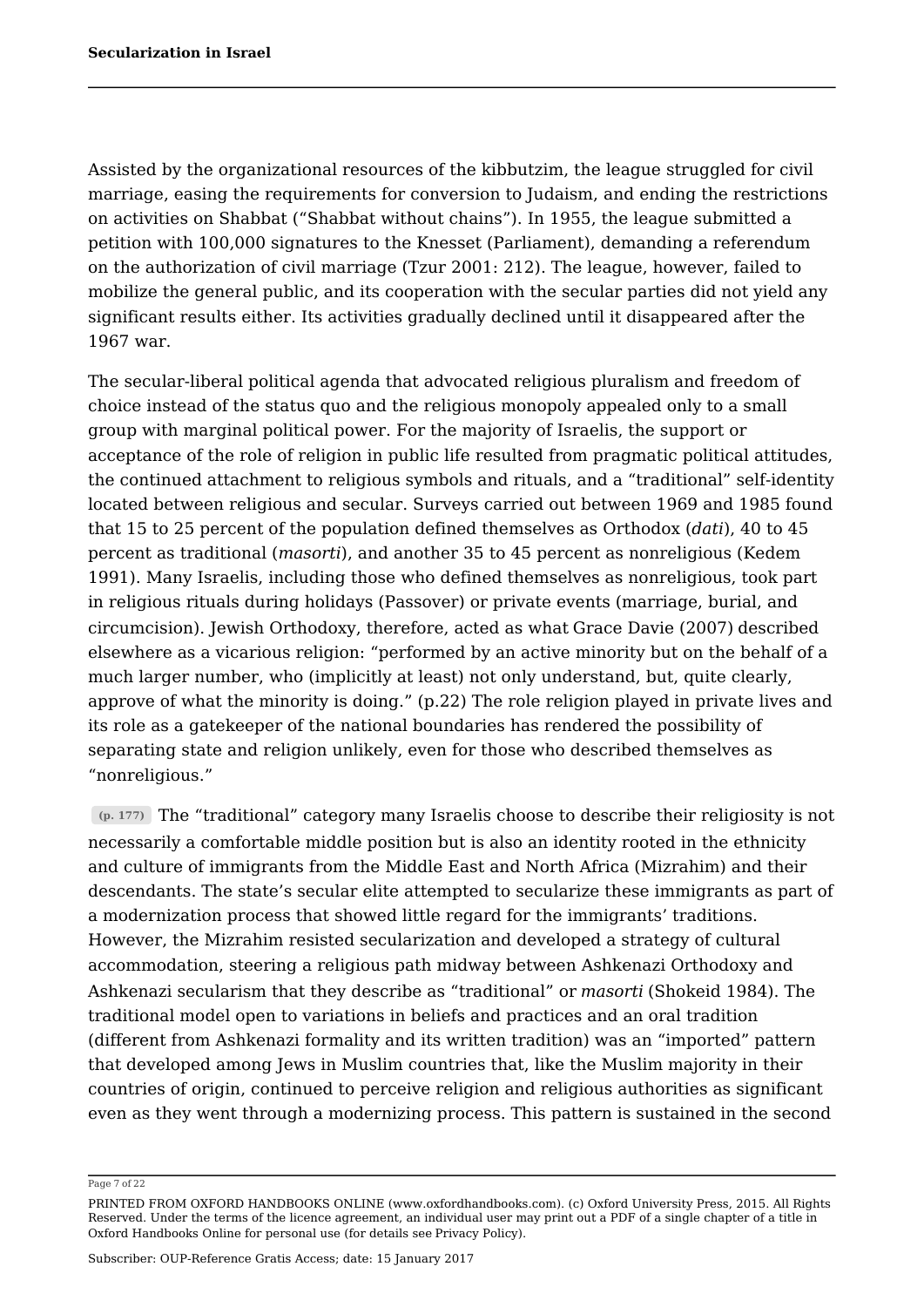and third generations of Mizrahim in Israel as well. Although flexible in some of its practices, the group maintains a conservative position regarding the role of religion in its community and is strict in its observance of rituals (Leon 2009).

Conservatism and the acceptance of the rules of the game as a given was shared until the 1980s by the majority of Israelis. Consequently, secularism as an ideology could hardly drive a process of secularization that would challenge the religious authority vested in the status quo. Not only religious Israelis but also traditional and nonreligious ones showed no desire for change. Specifically, restrictions on marriage and burial choices or activities on the Sabbath were accepted by the majority of Jewish Israelis. The rules and regulations limited freedoms but were perceived as constitutive to the Jewish character of the state, a necessary compromise between religious and secular, or simply an issue of minor importance that did not affect their everyday lives enough to justify action against them.

### **Secularization**

Secularization, a process of societal change and a decline of religious authority, could not advance in Israel by secularism, an ideology and a worldview shared by a small minority. In the 1980s, however, the consensus that underscored the status quo began to wane and secular resentment toward religious orthodoxy and especially the ultra-Orthodox (*haredim*) strengthened. Beyond the resentment, discussed later, three important changes provided new grounds for secularization and the opportunities for secular entrepreneurs to challenge the status quo and the orthodox monopoly: a neoliberal economy, the immigration of a million Jews from the former Soviet Union (FSU), and the emergence of religious and spiritual alternatives.

The modest collectivist ethos and the limited material resources available in early statehood provided a protective shield for the status quo. Life in Israel in the 1950s was rather simple, influenced by the pioneering ethos of state-building and the limitations of a developing economy. Liberal economic policies introduced since the 1970s took a more dramatic turn in the 1980s and set in motion the rapid rise of a consumer society similar to, and aspiring to be even more similar to, other Western countries. Economic growth exploded in the 1990s, influenced by immigration and the peace process, and the hightech industry has raised the **(p. 178)** standard of living and brought with it the new possibilities and desires that characterize a consumer society—and the new lifestyles rendered the restrictive arrangements of the status quo difficult to maintain. Shopping malls and large stores, many of them American or global, began to emerge in the 1980s, offering a variety of commodities and a new shopping experience. The collective ethos of

#### Page 8 of 22

PRINTED FROM OXFORD HANDBOOKS ONLINE (www.oxfordhandbooks.com). (c) Oxford University Press, 2015. All Rights Reserved. Under the terms of the licence agreement, an individual user may print out a PDF of a single chapter of a title in Oxford Handbooks Online for personal use (for details see Privacy Policy).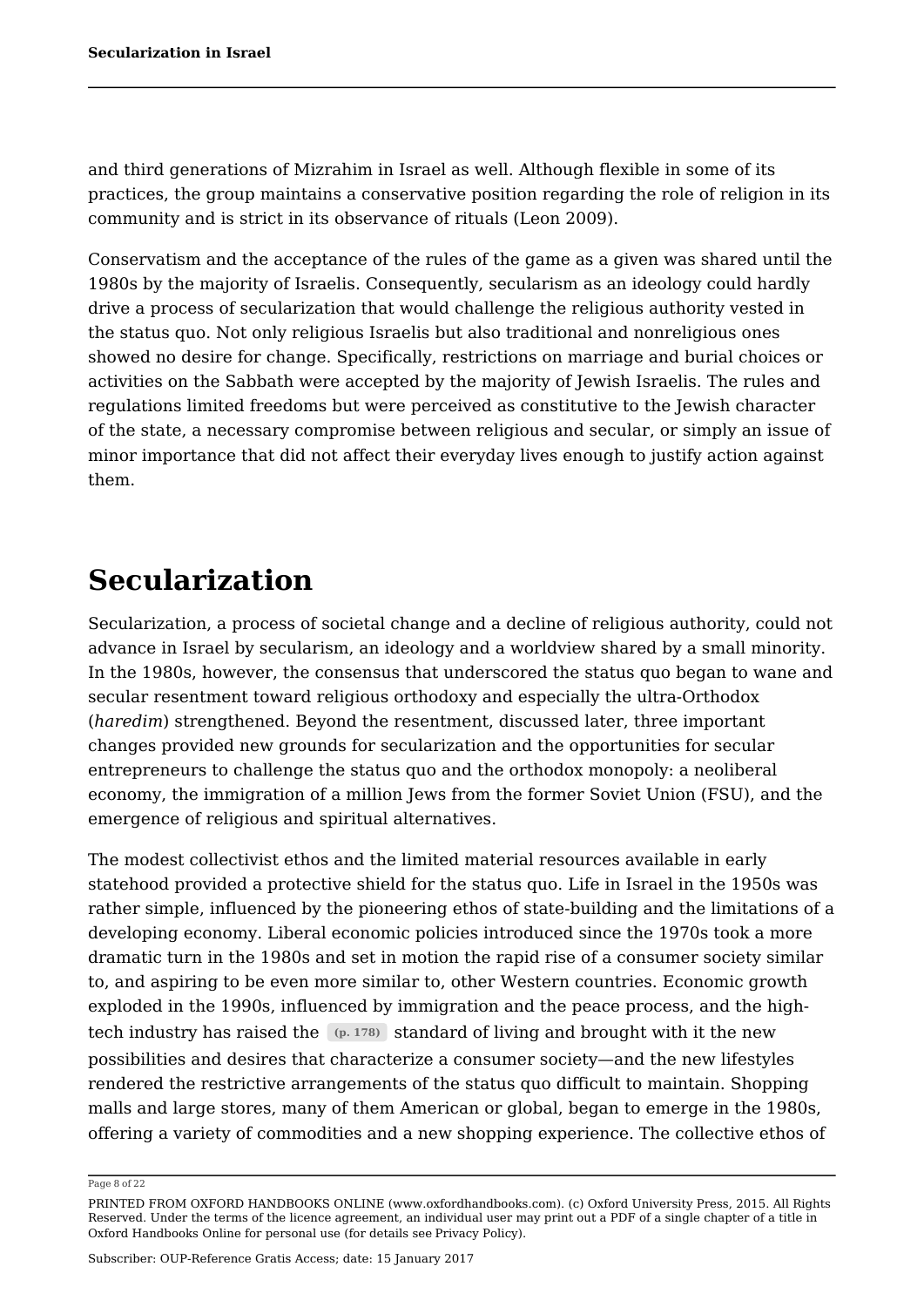frugality was replaced by individualism, hedonism, and a consumerism around which the Israeli middle class organized its daily life (Carmeli and Appelbaum 2004: 6). The consumerist desire for new experiences and the new leisure patterns were often incompatible with the religious restrictions of the status quo. For religious people, also influenced by consumer culture, the religious rules held firm, although some challenges to religious authority have emerged in relation to the use of the Internet or mobile phones, for example. However, secular Israelis (and, to a lesser extent, traditional ones) were ready to transgress the restrictions they no longer saw as fitting.

The immigration from the FSU, about a million immigrants who arrived between 1989 and 2000, was another important influence on secularization. Although this large group is not homogeneous, its members do share some general characteristics, including a secularization process they underwent during the communist regime, leaving them with only vague notions about Judaism (Ben-Rafael 2007; Leshem 2001). In addition, owing to intermarriage, about one-fourth of the immigrants do not meet the Orthodox criteria of Jewishness (Ben-Rafael 2007). The law grants Israeli citizenship to "the child or grandchild of a Jew, the spouse of a Jew, and the spouse of a Jewish child or grandchild." According to Jewish Orthodoxy, a Jew is "someone who was born to a Jewish mother, and who does not belong to another religion, or someone who converted to Judaism." Consequently, immigrants were granted citizenship under the Law of Return (1970) but were not considered Jewish by the Orthodox establishment unless they went through an Orthodox conversion process. The status quo agreements and the Orthodox monopoly caused considerable difficulties for the immigrants, especially for those not recognized as Jews who, among other difficulties they experienced, could not marry in Israel. This reinforced their tendency to remain as a separate community but also strengthened the political demands for change in the current state of affairs and, most important, initiatives that undermined the status quo.

FSU immigrants' contribution to secularization, however, developed separately from that of veteran Israelis for two main reasons. First, the political orientation of the immigrants, described as "pragmatic-secular-rightist and ethnic" (Al Haj 2002: 240), was different from the more liberal political stance of most secular Ashkenazim. FSU immigrants, as a result of their Soviet experience (Shumsky 2001, 2004), adopted an ethnocentric approach that prevented cooperation with secular left-wing parties. Second, the FSU immigrant imported a "passive citizenship" approach (Philipov and Bystrov 2011) and a preference for practical solutions, often provided by "Russian" entrepreneurs or their political representatives, rather than for a struggle for comprehensive political change.

Alongside material and demographic changes, ideational developments also took a new turn of challenging the Orthodox monopoly, demanding that alternative Jewish identities be recognized by the state and receive an equal stance to Jewish Orthodoxy. The Reform

Page 9 of 22

PRINTED FROM OXFORD HANDBOOKS ONLINE (www.oxfordhandbooks.com). (c) Oxford University Press, 2015. All Rights Reserved. Under the terms of the licence agreement, an individual user may print out a PDF of a single chapter of a title in Oxford Handbooks Online for personal use (for details see Privacy Policy).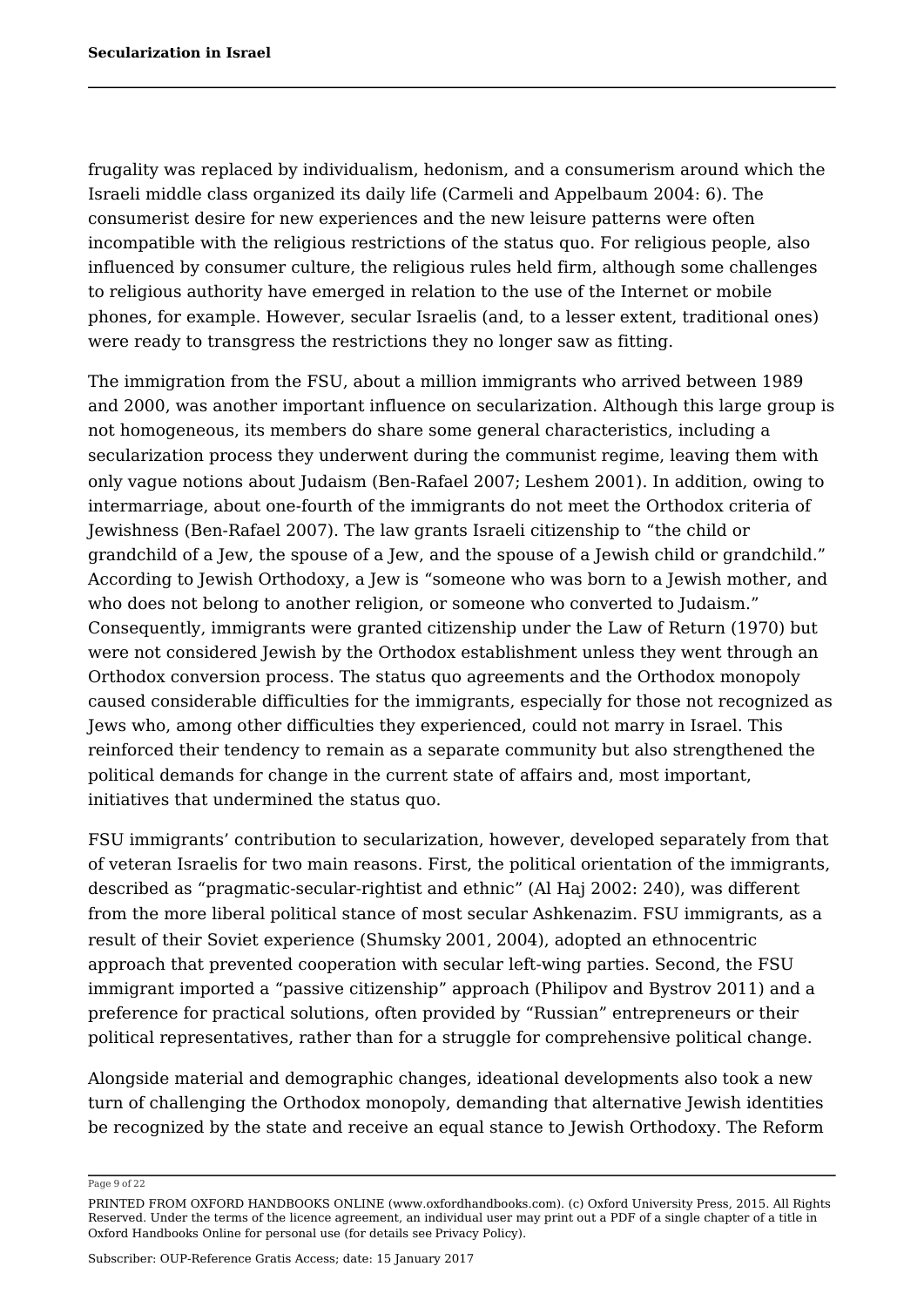(Israeli Movement for Progressive Judaism) and Conservative (Masorti) movements became sharp critics of the status quo demanding religious pluralism. These movements that provide a less restrictive form of religiosity are not recognized by Israeli authorities and, therefore, do not receive state funding, and, among other things, marriages conducted by reform or conservative rabbis cannot be registered. Although the Reform and Conservative communities (p. 179) remained small and based mainly on immigrants from English-speaking countries, they received substantial backing from their related communities in the United States, which defended their status and enabled them to function without government funding for religious institutions, a budget that was controlled by the Orthodox establishment.

Beginning in the 1990s, an additional trend developed in Israel and became known as the "fourth stream," or secular Judaism. It is difficult to characterize this trend, which was influenced by "New Age" orientations, the search for a Jewish identity, and the hope for a religious–secular dialogue, especially in the aftermath of Itzhak Rabin's assassination in 1995. These groups frequently insisted on distinguishing themselves from Reform Jews, whom they associate with immigrants from English-speaking countries, and prefer to define their group as a deeply rooted Israeli development. For many of those who associate with secular Judaism, belonging includes the right for appropriation and reinterpretation of scriptures and the adoption of Jewish rituals to modern life and to universal values. Initially, this secular interest in Judaism and Jewish scriptures seemed to bring secular Jews closer to religion and the religious. However, the open and critical reading of texts and, more important, the reinterpretation of rituals and commandments directly challenged religious orthodoxy and the status quo.

The new forces behind secularization in the 1990s did not change the inherent ambivalence of Israeli secularism. While a minority of secular Israelis was occupied in a cultural and political struggle, for many Israelis secularization was about lifestyle and practical decisions related to everyday life. Religious authority, in the form of the rabbinate and affiliated institutions, however, was losing its authority not only because of the secular demands for religious freedom or practical individual decisions but also because of a tarnished image. Allegations of corruption, insensitivity, rigidity, and poor service were often waged against religious authorities and incorporated in the demands for change. In a survey conducted by a popular website, 41 percent of the respondents agreed with the statement that the chief rabbinate is no longer necessary (www.ynetnews.com). In a wider survey, only 45 percent of Jewish Israelis expressed trust in the chief rabbinate, a low score similar to those for political institutions such as the parliament or the government (Israel Democracy Institute 2007). The negative—and, at times, hostile—attitude of secular Israelis toward the rabbinate undermined its privileged position, its legitimacy, and its ability to exert authority.

Page 10 of 22

PRINTED FROM OXFORD HANDBOOKS ONLINE (www.oxfordhandbooks.com). (c) Oxford University Press, 2015. All Rights Reserved. Under the terms of the licence agreement, an individual user may print out a PDF of a single chapter of a title in Oxford Handbooks Online for personal use (for details see Privacy Policy).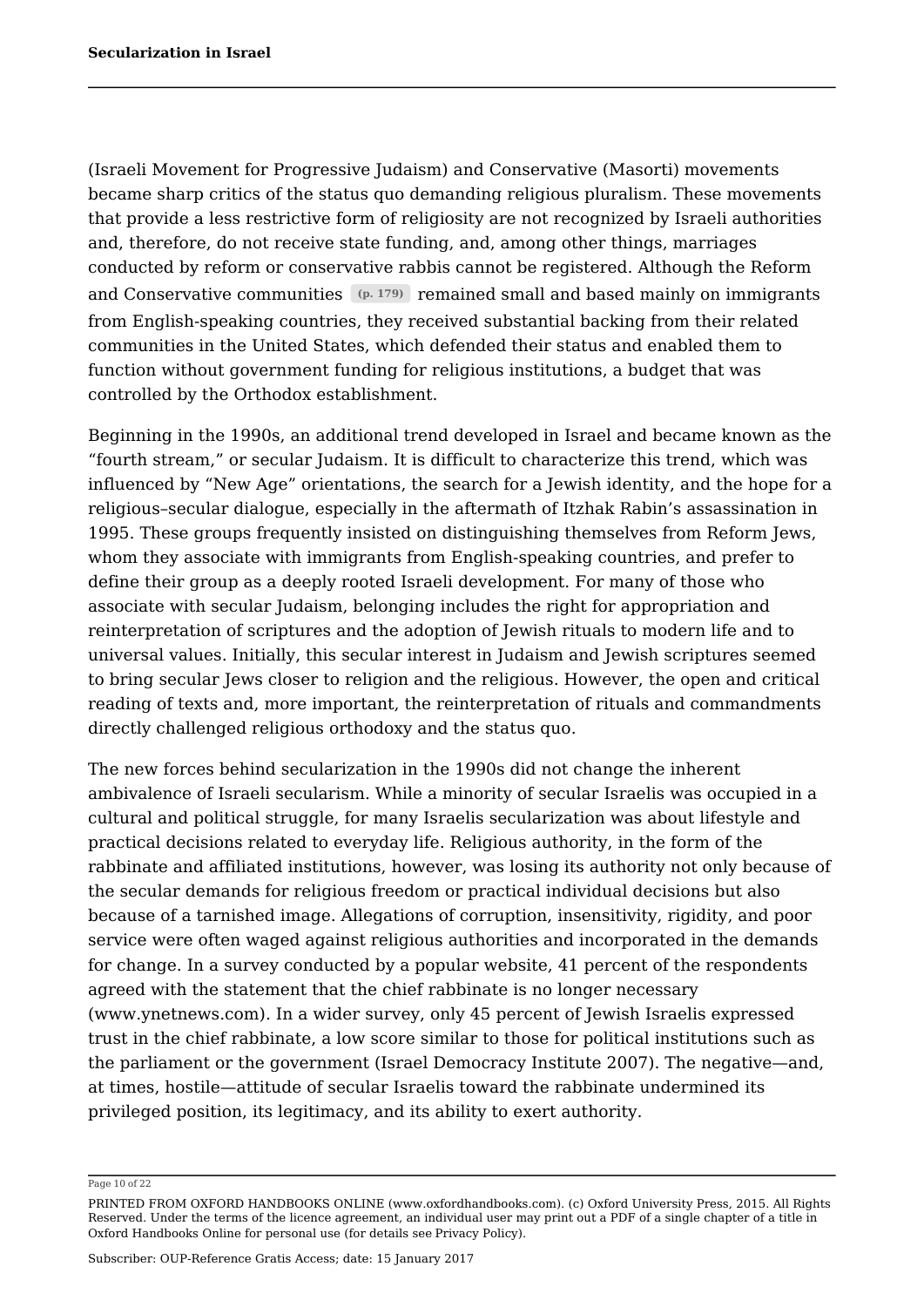## **Countersecularization**

As elsewhere, secularizing trends in Israel have met counterforces of religion fundamentalism fighting to defend their way of life and fashion the public realm surrounding it. Three important developments in religious revival have occurred in Israel alongside (and against) secularization: secular and traditional Jews adopting a religious way of life, the rise of a new and powerful ultra-Orthodox religious party, and a Zionist revival led by religious Jews. What is common to these three developments is the desire to strengthen the authority of religion in both private and public domains.

The movement encouraging Jews to return to a religious way of life (*hazarah beteshuvah*) dates back to the crisis that affected Israeli society in the wake of the 1973 Yom Kippur war (Beit-Hallahmi 1992) as well as to the 1960s, when it was one among other spiritual trends **(p. 180)** (Caplan 2007). This trend received considerable attention, especially when secular celebrities embraced an Orthodox religious way of life and denounced their former lives. The return to religion has been orchestrated by religious entrepreneurs who specialize in finding ways to the hearts of nonreligious Jews using different strategies. The number of secularists who turned religious is unknown; *haredi* spokesmen mention numbers reaching into six figures, but researchers estimate their number at around 40,000 and that the overall influence of the *hozrim be-teshuvah* on the size of the *haredi* society is minor (Caplan 2007: 101–102).

The most important development of upsurge of religiosity among Mizrahim, Jews originating from Muslim countries, was SHAS, a political party that gained prominence from the 1980s onward. Combining ethnicity and religiosity, SHAS advocated a return to tradition against the secularization forced on Mizrahi immigrants. SHAS organized its activities using an extensive network of educational and welfare institutions, constituting a substitute for the receding welfare state and thereby reinforcing the party's standing with both the state, which used it as an intermediary, and with its voters, who became more dependent on this party network (Levi and Amreich 2001). Through its extensive educational and welfare network, SHAS became an important player in promoting religious (and antisecular) Jewish identity.

Religious Zionism was part of the Zionist movement, but, until the late 1960s, it settled for the secondary role of managing the religious institutions and protecting their monopoly. A younger generation of religious Zionists who took power after the war of 1967, however, was no longer willing to accept its marginal role. Gush Emunim ("Bloc of the Faithful"), which appeared on the scene during the 1970s, constituted an attempt by the religious Zionists to make headway into a position of leadership while fusing religion,

Page 11 of 22

PRINTED FROM OXFORD HANDBOOKS ONLINE (www.oxfordhandbooks.com). (c) Oxford University Press, 2015. All Rights Reserved. Under the terms of the licence agreement, an individual user may print out a PDF of a single chapter of a title in Oxford Handbooks Online for personal use (for details see Privacy Policy).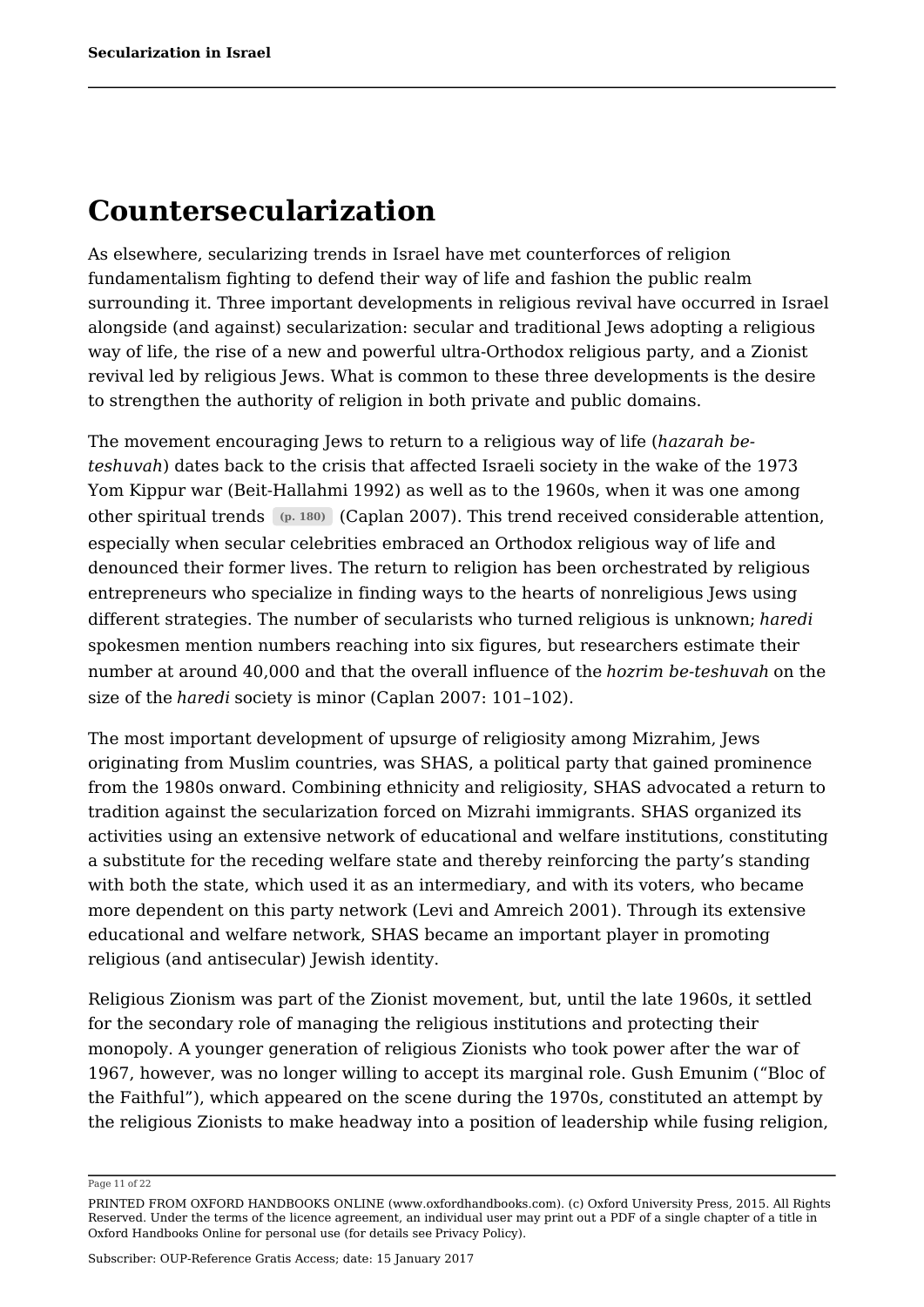politics, and territoriality (Schwartz 1999: 83). Religious Zionists came to believe that secular Zionism has "fulfilled its mission and finished its role" (Karpel 2003: 15) and it was now their turn to assume leadership and settle the new territories occupied in the war to ensure they would become part of a larger Israel. The settlement of the territories —areas with historical and religious significance—was for religious Zionists the fulfillment of religious commandments and national duty. The national revival that Gush Emunim offered replicated many of the symbols and practices of secular Zionism but instilled them with religious meaning. Hiking the land, community life, Hebrew culture, and, especially, pioneering became the markers of the new movement (Ben-Porat 2000).

The three countersecularization developments—*hazarah be-teshuvah*, the growth of the SHAS party, and Gush Emunim—shared a common agenda to protect, first, what they described as "the Jewish character of the state" and, second, the authority of religion in public and private lives. These developments indicated that a privatization of religion was unlikely and that religion would remain a significant political force in years to come.

## **Religious and/or Secular—The Numbers**

Measured by self-identity, the numbers of religious and secularists in Israel have not changed radically, as many Israelis continue to describe themselves in surveys as "religious" or "traditional." Measured by self-identity, differences among religious, traditional, and secular Israelis can be discerned. 47.9 percent of Israelis describe themselves as secular, 32.7 percent as traditional, 10.1 percent as religious, and 9.4 percent as ultra-Orthodox. At the same **(p. 181)** time, however, 80 percent of Jewish Israelis believe in God (Ben-Porat 2013). Secular Israelis tend to be more educated, Ashkenazi, and politically identified with the left and tend to describe themselves as upper-middle class. The "traditional" category is popular among Mizrahim. Furthermore, religiosity strongly correlates with a rightist political orientation. Secularization, however, is not necessarily about numbers of self-identified secularists but may be expressed in changes within the categories themselves, measured first by preferences, choices, and practices and second by their impact on religious authority.

The attempt to place the categories on a single-dimensional axis of religious belief based on self-definition not only misses out on the uniqueness of the groups and subgroups (Goodman 2003) but also overlooks the complexity and the multidimensional nature along the different axes of faith, behavior, and values and the changes that occur within those categories as they unfold in the everyday behavior of individuals. Thus, being "secular" or "traditional" might mean different things for different people, and, more important, this meaning can change over time or depend upon the context in which identity is defined.

Page 12 of 22

PRINTED FROM OXFORD HANDBOOKS ONLINE (www.oxfordhandbooks.com). (c) Oxford University Press, 2015. All Rights Reserved. Under the terms of the licence agreement, an individual user may print out a PDF of a single chapter of a title in Oxford Handbooks Online for personal use (for details see Privacy Policy).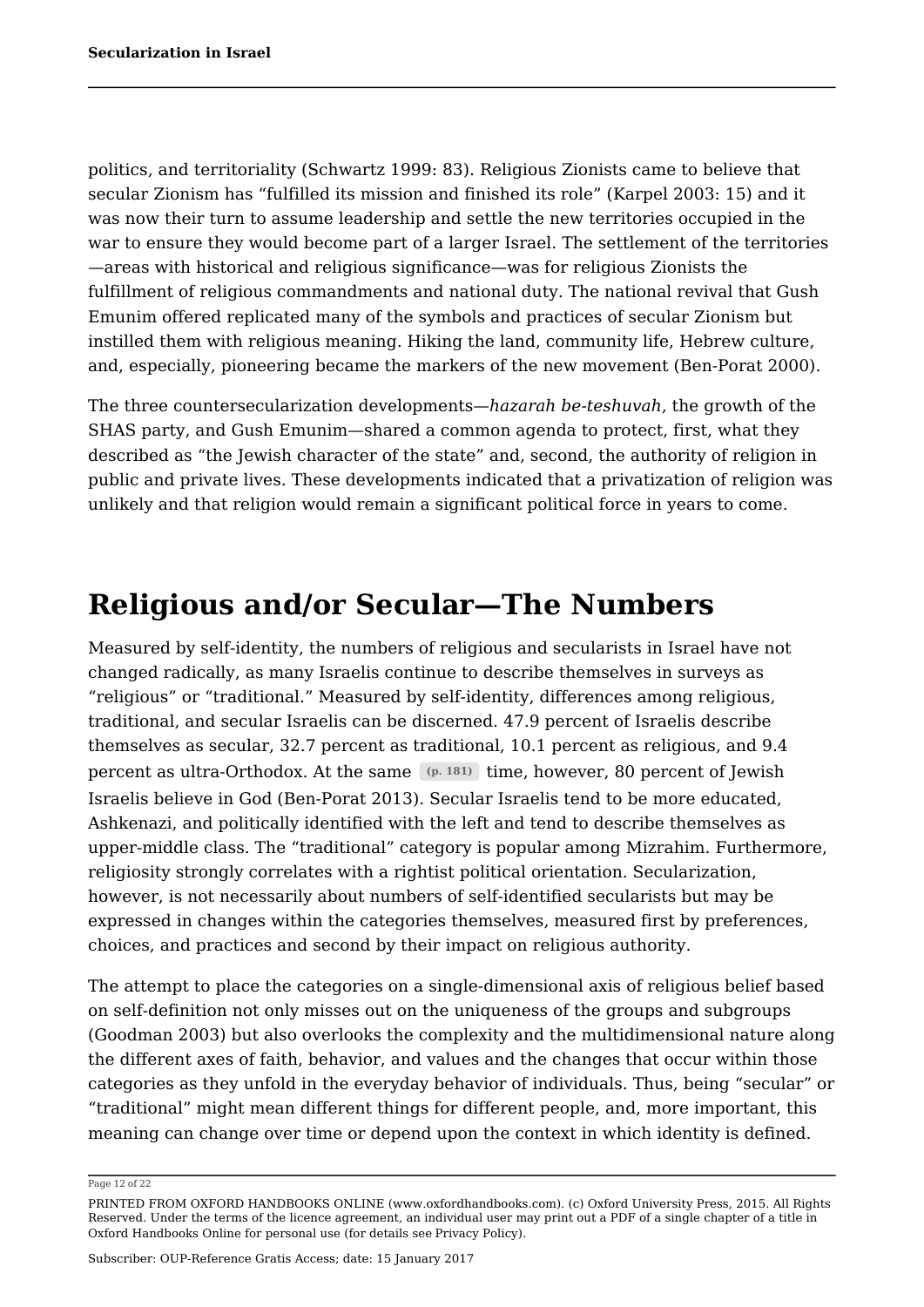Consequently, secularization unfolds not necessarily in identity change (as individuals continue to describe themselves "traditional" or even "religious") but in actual choices and practices that defy religious authority. Similarly, people who identify themselves as "secular" may, in some instances, choose to obey religious authority and engage in religious practices.

Surveys and studies of Jewish religiosity in Israel depict a complex picture of beliefs, practices, and values. Many Israelis observe religious rites selectively, without being concerned with their theological import or with religious consistency. Thus, adherence to *kashrut* (dietary) laws may be partial or complete, motivated by belief or respect for the environment, and accompanied by the observance of various prohibitions and commandments—or not. Conversely, individuals who identify themselves as traditional, when faced with economic or leisure-related decisions, make choices that can be described as "secular" in the sense of defying religious laws or norms. People who shop on the Sabbath often do not regard themselves as secular, provide pragmatic and instrumental reasons for defying religious commandments, and obey other commandments and practices (Ben-Porat and Feniger 2009). Finally, many of those who identify themselves as secular practice some religious rituals, such as the fast on Yom Kippur and the Passover traditional seder, and believe that circumcision is an important ritual that must be observed.

The societal changes affect almost all groups but in different ways. On the religious side, openness toward the secular world (or to "modernity") is manifested both in artistic creation (literature, cinema, and art) and consumer culture. Even among the ultra-Orthodox *haredim*, some changes are emerging in the patterns of consumption, culture, and leisure, as well as civil and political values and involvement, all of which draw them nearer to the secular world (El-Or and Neriah 2003; Stadler et al. 2008) but exert no influence on the essence of their religious identity (Caplan 2007: 252).

Secularization in Israel, as elsewhere, is a complex and nonlinear process that unfolds in a bricolage of beliefs, values, and choices and is matched by countersecularization processes. This bricolage is not arbitrary or individual but is mediated by ethnic, class, and religious identities. Measured in the declining authority of religion, secularization is manifested in practical choices of everyday life or in concrete demands for change that require neither a secular identity nor a coherent secular political agenda. Following these choices, the reasons behind them, and their impact reveals what is being secularized and how. The diversity and the seemingly blurred boundaries of the religious and secular categories do not necessarily **(p. 182)** indicate compromise and moderation. Rather, the demographic, economic, and ideational changes undermine the foundations of the status

Page 13 of 22

PRINTED FROM OXFORD HANDBOOKS ONLINE (www.oxfordhandbooks.com). (c) Oxford University Press, 2015. All Rights Reserved. Under the terms of the licence agreement, an individual user may print out a PDF of a single chapter of a title in Oxford Handbooks Online for personal use (for details see Privacy Policy).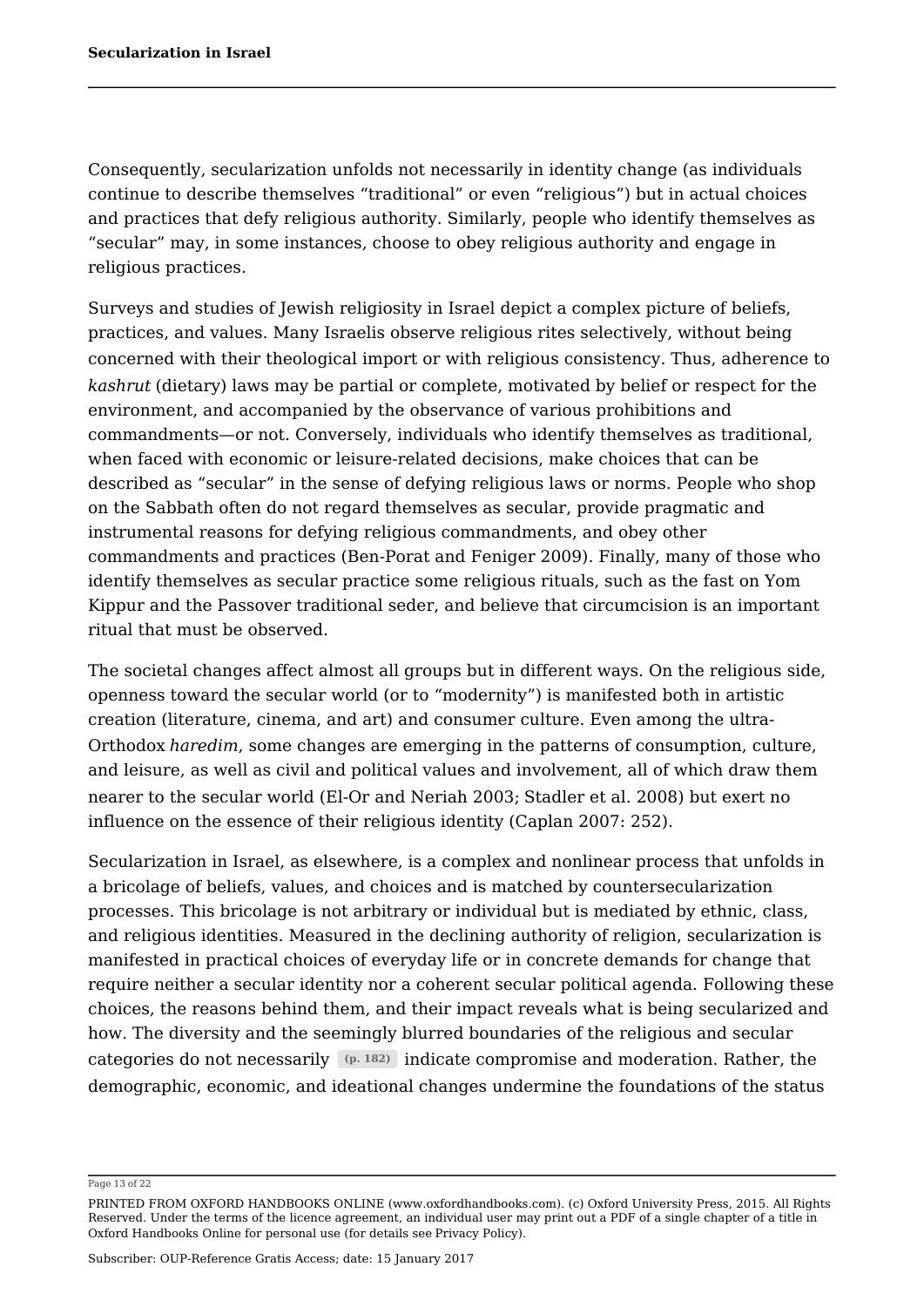quo, which is no longer able to provide the answers, and present a major challenge for the political system to provide answers and solutions.

## **Political Standstill**

The new demographic and economic developments described earlier presented new demands—for shopping on the Sabbath or civil marriage—that could not be answered by the status quo. The politics of accommodation that characterized the status quo was replaced by a "politics of crisis" that undermined stability, split the political system (Susser and Cohen 2000), and eventually rendered it ineffective. Secular resentment against what was perceived an infringement of religion on public lives and the exemption of ultra-Orthodox men from military service was channeled into political action and extraparliamentary activity. Opposition to "religious coercion" and support for pluralism became major issues for the secular parties and the parties representing immigrants from the FSU, all competing for the "secular vote." Political parties with a pronounced secular agenda demanded curbing the *haredi* parties' powers and promised to protect liberal freedoms.

The political system, however, on the one hand, was no longer able to enforce the old rules, but, on the other hand, was incapable of creating new, updated rules that could answer the rising challenges and contain the differences. The political standstill was not unique to questions of religion but was indicative of a deeper and wider political crisis and an unstable political system. This instability included frequent changes of elected governments that failed to complete their terms of office and a loss of public confidence in the democratic institutions. The ossification of political parties and low responsiveness of the Israeli representative government and the disappointing results of protest activity and extraparliamentary pressure encouraged citizens and political entrepreneurs to seek alternative courses of action outside the political system. Secular entrepreneurs ideological atheists, advocates of Jewish renewal, FSU immigrants, or business owners identified the needs, desires, and demands against the restrictions of the status quo and the opportunities to challenge the restrictions by different actions and services. In some cases, the motivations were political-ideological goals (promotion of civil marriage), and, in other cases, they were economic (opening businesses on Sabbath). These choices and strategies, based on different combinations of ideological or economic motives, at times consciously challenged the status quo with a clear political objective (civil marriage or burial). Many other times, however, these were individual choices that took advantage of opportunities (private marriage or burial services) and had no political aspirations.

Page 14 of 22

PRINTED FROM OXFORD HANDBOOKS ONLINE (www.oxfordhandbooks.com). (c) Oxford University Press, 2015. All Rights Reserved. Under the terms of the licence agreement, an individual user may print out a PDF of a single chapter of a title in Oxford Handbooks Online for personal use (for details see Privacy Policy).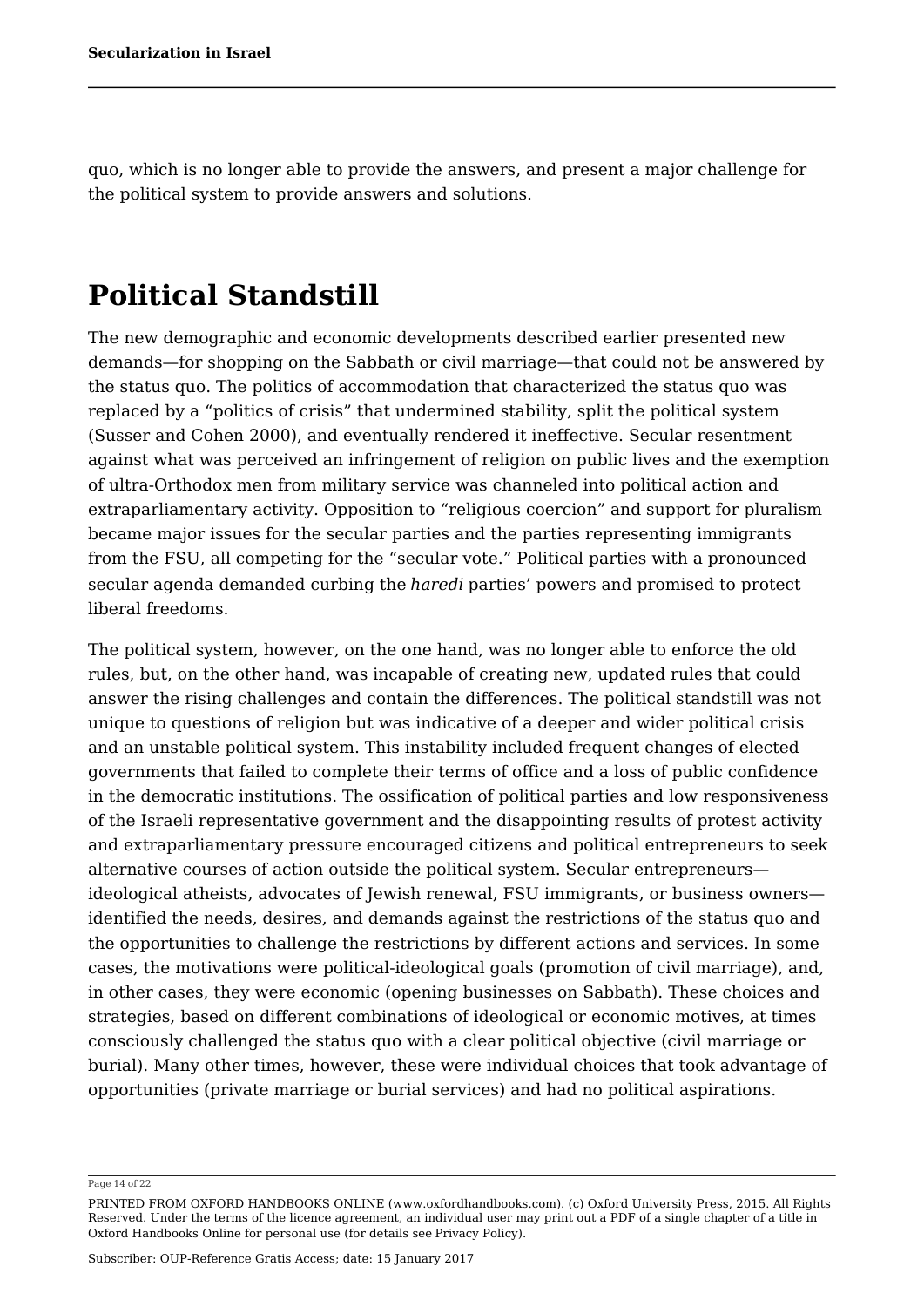Initiatives were supported by different arguments, including individual rights and freedoms, republican citizenship claims, and market rationality. Individual freedom arguments are characteristic of the ideological entrepreneurs and the more established Israeli secularism but have also been used by more recent secular initiatives. Liberal arguments, somewhat paradoxically, were complemented with republican arguments of good citizenship. This "republican equation" (Levy 2008) included a reciprocal relationship between the state and its citizens, in which the citizens' contribution to the common good (military **(p. 183)** service) determined their citizenship status and allowed their claims toward or against the state. Israeli soldiers who were sons of immigrants, who could not be recognized as Jewish, receive Jewish burial, or get married under Jewish law, were used in campaigns against the Orthodox monopoly.

The "transformative effects" entrepreneurs had on politics, policies, and institutions (Sheingate 2003) described in the following chapters was the cumulative result of different actions that extended beyond formal political action. This does not exclude formal political action, as secular entrepreneurs included politicians or political activists who attempt to introduce formal change of existing rules. But, when actions in the formal political actions failed to achieve the desired results and trust in the political system declined, political action shifted elsewhere and new entrepreneurs appeared on stage. The transformative effects of this new secularization has nevertheless remained limited by several constraints. First, the ambivalent attitude of the majority of Israelis toward religion and the general desire for consensus discouraged a direct challenge to the existing rules of the game. Second, the conservatism and the narrow commitment to liberalism of some entrepreneurs and many of the nonreligious Israelis who take part in the process often led to partial solutions. Third, similarly, the market-based initiatives that dominated the contemporary era were, almost by nature, limited in their transformative motivations and potential as they were selective in appeal and often instrumental in their strategies.

## **Secularization of Everyday Life**

Secularization in Israel was described earlier as the decline of religious authority that may or may not be paralleled by changes of individual beliefs and identities, is independent from a secular-liberal worldview, and is uncommitted to a political struggle. In Israel, secularization as a process is driven both by secular-liberal ideology and by economic and demographic changes removed from ideology and, particularly, from liberalism. This multifaceted process includes various needs and demands that encounter both a stagnant political system and religious opposition. But, in spite of political

Page 15 of 22

PRINTED FROM OXFORD HANDBOOKS ONLINE (www.oxfordhandbooks.com). (c) Oxford University Press, 2015. All Rights Reserved. Under the terms of the licence agreement, an individual user may print out a PDF of a single chapter of a title in Oxford Handbooks Online for personal use (for details see Privacy Policy).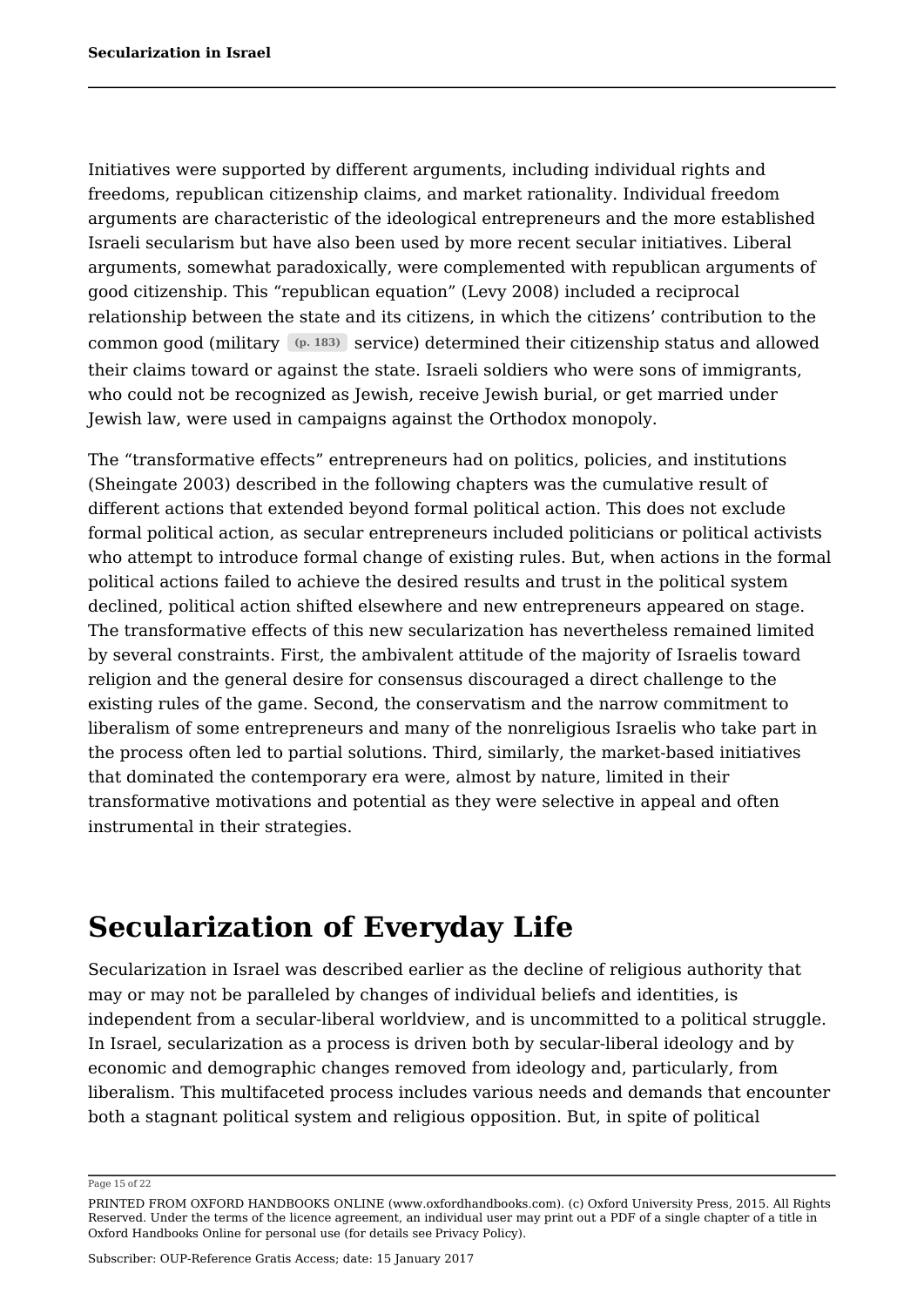opposition and stagnation, secularization advanced through different processes and initiatives that were able to circumvent political confrontation.

Marriage can be secular Israelis' most significant encounter with religious authority. Rabbinical courts hold jurisdiction over matters of marriage and divorce for all Jews in Israel, regardless of their beliefs and preferences, and the rituals are conducted in accordance with Orthodox laws. Demands for reform made by secular Israelis who object to the Orthodox monopoly, and by those prevented from marrying in Israel by that monopoly, have gained in momentum and intensity in the past two decades. Until now, these demands have failed to change the formal rules, but the new needs and desires have been channeled into secular initiatives that have aimed at bypassing the political impasse. These included marriages conducted abroad, cohabitation and legal arrangements resulting in the growing number of "nontraditional" families, and families formed outside the rabbinate that may or may not bother to register their marriage through the state.

Death rituals and burial were not officially part of the status quo but became another part of the Orthodox monopoly in Israel, largely uninterrupted until the 1990s. The social, economic, and demographic changes described earlier also had influence on burials when,  $(p. 184)$  on one hand, FSU immigrants not recognized as Jews had nowhere to be buried and, on the other hand, secular Israelis demanded services compatible with their worldviews and rejected the uniform Orthodox service. Burial and funeral alternatives began to emerge as an answer to the immediate needs of immigrants and secular demands for new rituals and services and the freedom to choose the way they depart from their loved ones. Private cemeteries, profit oriented, which could hardly be imagined until recently, now provide a way for secular Israelis to avoid the Orthodox rabbinate and assume control over their departure from the world. The new alternatives created by secular entrepreneurs—motivated by ideology, profit, or a combination of both —provided a variety of burial and funeral services that would reflect the worldview of the deceased and the family, their aesthetic preferences or, in some cases, their status.

The Jewish *halakhic* prohibition on eating pork and raising pigs is an ancient and blanket ban. The pig is a forbidden food not only because it is identified as a repulsive animal but also because it signifies the persecution and humiliation of the Jews for many generations. In the early years of statehood, the majority of Jewish Israelis, including nonreligious ones, refrained from eating pork. The evolving status of nonkosher food in general, and of pork in particular, symbolizes—probably more than anything else—the new reality, according to which such meat, which had been sold in the past mostly under the counter and given the vague name "white steak," has now established a presence on the menu of many restaurants and is sold openly in new delicatessens and food chain stores throughout the country. Although the religious public, and most of the traditional

Page 16 of 22

PRINTED FROM OXFORD HANDBOOKS ONLINE (www.oxfordhandbooks.com). (c) Oxford University Press, 2015. All Rights Reserved. Under the terms of the licence agreement, an individual user may print out a PDF of a single chapter of a title in Oxford Handbooks Online for personal use (for details see Privacy Policy).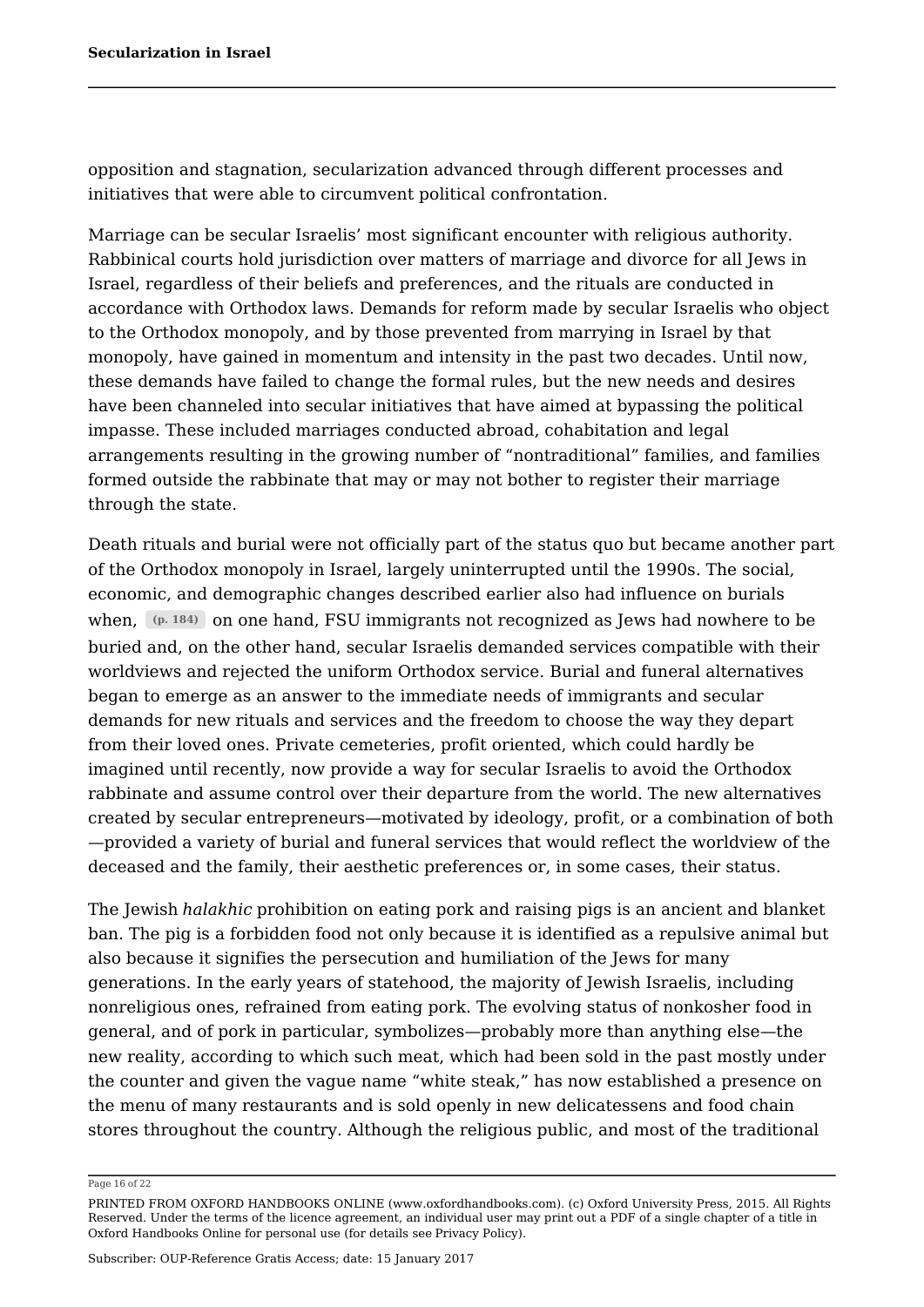population in Israel, regard pork as a symbol of impurity, and for them eating it is a serious transgression, for many Israelis it is now a commodity judged by taste and price. The increasing legitimization and expansion of the nonkosher meat industry and the eating of pork constitute a fundamental change in the generally accepted lifestyle underscored by demographic and economic changes.

The declaration of the Sabbath as the official day of rest was one of the tenets of the status quo and, for many Israelis, also a principal expression of a Jewish state (Shaki 1995). The proliferation of commerce on the Sabbath (*Shabbat,* in Hebrew) is a marked indication of the erosion of the status quo and the growing rift between religious and nonreligious Israelis, who hold different interpretations of the Sabbath and different expectations regarding its public status. For religious people, the Sabbath is a day dedicated to prayer and family life, when commercial activity is strictly prohibited. For the nonreligious public, strongly influenced by consumer culture, the Sabbath has come to mean something entirely different, a day of rest and leisure, as the large crowds that visit shopping centers and restaurants on the Sabbath indicate. The use of the term "nonreligious" rather than "secular" is purposeful, as many of those who shop on the Sabbath would not identify themselves as secular and their other practices and values may be not demonstrate secularism. The expansion of commerce on Sabbath can be explained as a direct outcome of the emergence of a consumer society in which shopping is not just for satisfying basic needs but is a cultural-leisure decision.

# **Conclusion**

Collective national identity in Israel, shared by religious and secular Jews, is deeply anchored in Jewish religion. This pertains not only to symbols and shared memories but also to the **(p. 185)** instrumental role religion performs in drawing boundaries and providing the legitimacy they require. Religion, in other words, continues to play a critical role in the definition of national boundaries translated into immigration laws, citizenship, and rights. Because it is difficult, if not impossible, to distinguish the (Jewish) nation from (Jewish) religion, the majority of nonreligious Israelis were (and still are) ambivalent toward religion and its role in public life as, on the one hand, it places limitations but, on the other hand, secures privileges. Consequently, many are suspicious of a secularism that seemingly threatens the secure boundaries of the Jewish state. It is hardly surprising that, in this context, secularism (an ideology related to liberalism) would be marginal and secularization (a process) could hardly challenge the status quo.

The secularization that took off in the late 1980s was different. This process, underpinned by economic and demographic changes, included new players, goals, and strategies that

Page 17 of 22

PRINTED FROM OXFORD HANDBOOKS ONLINE (www.oxfordhandbooks.com). (c) Oxford University Press, 2015. All Rights Reserved. Under the terms of the licence agreement, an individual user may print out a PDF of a single chapter of a title in Oxford Handbooks Online for personal use (for details see Privacy Policy).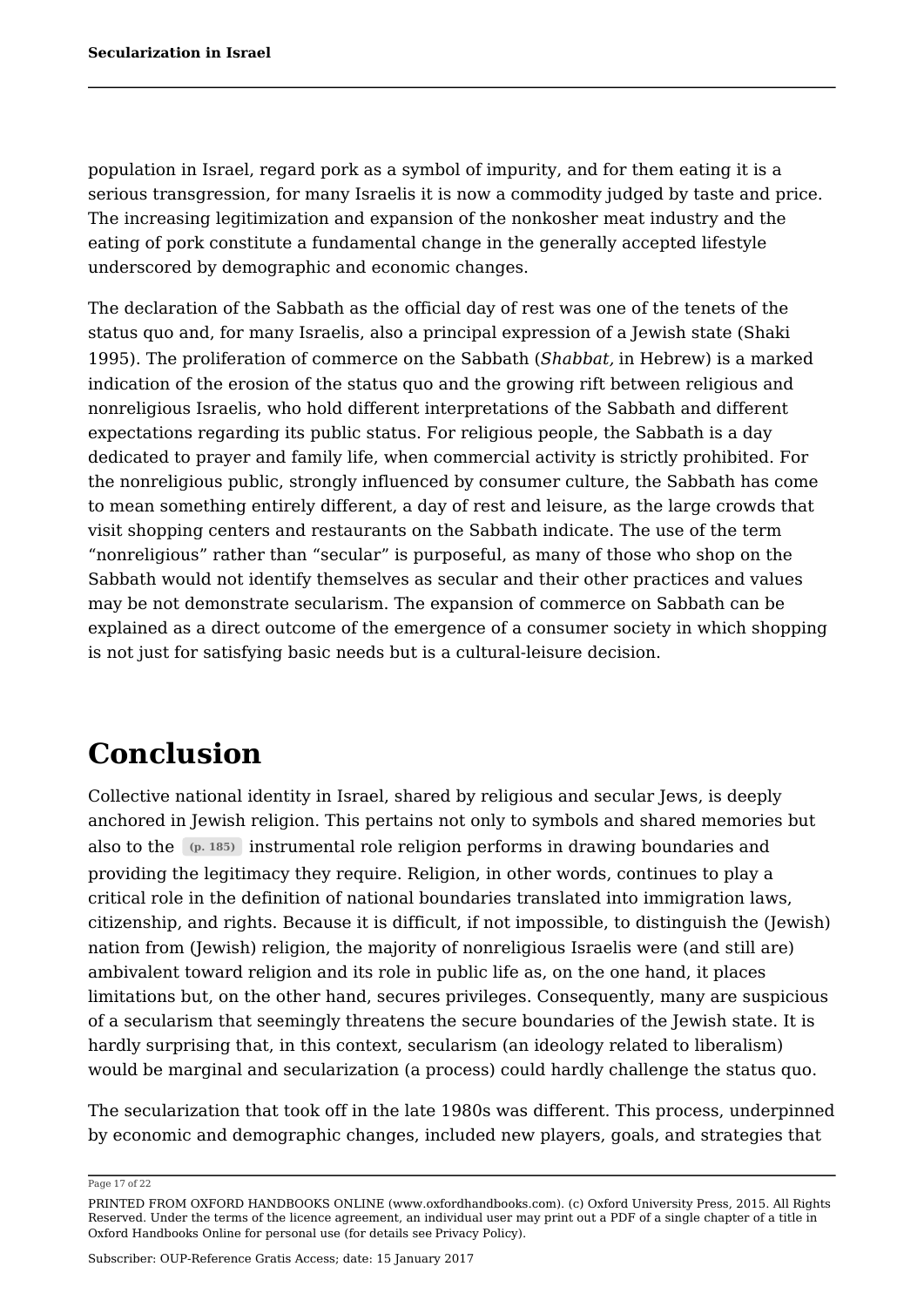responded to new needs and demands, as well as to the new opportunities that emerged. The decline of religious authority was not registered in formal changes in the status quo. Rather, it was new informal institutions and secularized spaces that provided alternatives by circumventing, rather than clashing with, religious authority.

Rules pertaining to religious monopoly largely remained in place, the privileges and rights of Orthodox Jews were protected, and religious parties' power did not diminish. Focusing, however, on the formal aspects of politics—lobbying, negotiation, and legislation—may miss important developments that take place elsewhere. Changes of preferences, initiatives, and choices, with or without political intent, may bring institutional change incrementally. Looking beyond the formal aspects of politics and political change, therefore, uncovers a dynamic reality. As this account of the secularization of Israel has demonstrated, ideology and political struggles explain only part of the changes that have occurred in the past two decades. Civil marriage, civil burial, shops selling pork, and the rapidly expanding commerce on the Sabbath are all evidence for a secularization process unfolding in Israel.

### **Bibliography**

Al Haj, Majid. 2002. "Ethnic Mobilization in an Ethno-National State: The Case of Immigrants from the Former Soviet Union in Israel." *Ethnic and Racial Studies* 25(2), 238–257.

Bauer, Yehuda. 2006. "The Intellectual Development of the Jewish Humanist Movement." In *Jewish Secular Culture,* edited by Y. Malkin, 33–67. Tel-Aviv: Keter. (Hebrew)

Beit-Halahmi, Benjamin. 1992. *Despair and Deliverance: Private Salvation in Contemporary Israel*. Albany: State University of New York Press.

Ben-Porat, Guy. 2000. "In a State of Holiness: Rethinking Israeli Secularism." *Alternatives* 25(2), 223–246.

Ben-Porat, Guy. 2013. *Between State and Synagogue: The Secularization of Contemporary Israel*. Cambridge, U.K.: Cambridge University Press.

Ben-Porat, Guy, and Yariv Feniger. 2009. "Live and Let Buy: Consumerism, Secularization and Liberalism." *Comparative Politics* 41(3), 293–313.

Ben-Rafael, Eliezer. 2007. "Mizrahi and Russian Challenges to Israel's Dominant Culture: Divergences and Convergences." *Israel Studies* 12(3), 68–91.

Page 18 of 22

PRINTED FROM OXFORD HANDBOOKS ONLINE (www.oxfordhandbooks.com). (c) Oxford University Press, 2015. All Rights Reserved. Under the terms of the licence agreement, an individual user may print out a PDF of a single chapter of a title in Oxford Handbooks Online for personal use (for details see Privacy Policy).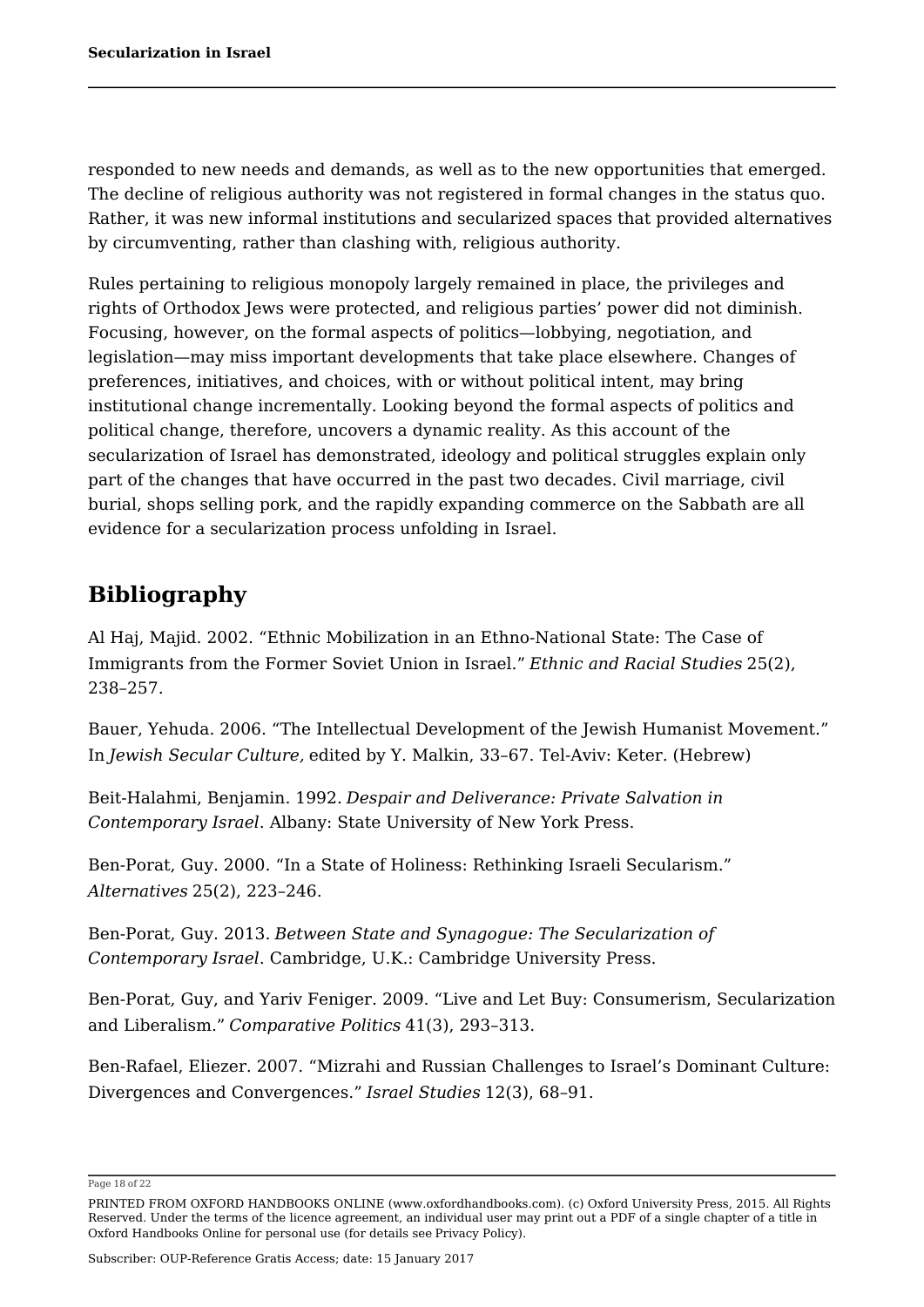Ben-Rafael, Eliezer, and Nissim Leon. 2006. "Ethnicity, Religiosity and Politics: The Question of the Sources of Ultra-Orthodoxy among Mizrahim." In *Israel and Modernity,* edited by **(p. 186)** U. Cohen, E. Ben-Rafael, A. Bareli, and E. Yaar, 285–312. Sde Boker: Merkaz le-moreshet Ben-Gurion. (Hebrew)

Caplan, Kimmy. 2007. *Internal Popular Discourse in Israeli Haredi Society.* Jerusalem: Shazar Center. (Hebrew)

Carmeli, Yoram, and Kalman Appelbaum, 2004. "Introduction." In *Consumption and Market Society in Israel,* edited by Y. Carmeli and K. Appelbaum, 11–18. New York: Oxford University Press.

Chaves, Mark. 1994. "Secularization as Declining Religious Authority." *Social Forces* 72(3), 749–774.

Davie, Grace. 2007. "Vicarious Religion: A Methodological Challenge." In *Everyday Religion: Observing Modern Religious Lives,* edited by Nancy T. Ammerman, 21–36. Oxford: Oxford University Press.

Don-Yehia, Eliezer. 2000. "Conflict Management of Religious Issues: The Israeli Case in a Comparative Perspective." In *Parties, Elections and Cleavages,* edited by R. Hazan and M. Maor, 85–108. London: Frank Cass.

Don-Yehia, Eliezer, and Charles Liebman. 1984. *Civil Religion in Israel: Traditional Judaism and Political Culture in the Jewish State*. Berkeley: University of California Press.

Elam, Yigal. 2000. *Judaism as a Status Quo*. Tel-Aviv: Am Over. (Hebrew)

El-Or, Tamar, and Eran Neriah. 2003. "The Haredi Wanderer." In *Israeli Haredim: Integration without Assimilation?*, edited by E. Sivan and K. Caplan, 171–195. Jerusalem: Van Leer.

Goodman, Yehuda. 2003. *The Return to Religion and Jewish Identities in the Early 2000s*. Discussion Paper 15–2002. Tel Aviv University: Sapir Center. (Hebrew)

Israel Democracy Institute. 2007. *The 2007 Israeli Democracy Index*. Jerusalem: Israel Democracy Institute.

Karpel, Motti. 2003. *The Revolution of Faith: The Decline of Zionism and the Religious Alternative*. Alon Shvut: Lechatchila. (Hebrew)

Page 19 of 22

PRINTED FROM OXFORD HANDBOOKS ONLINE (www.oxfordhandbooks.com). (c) Oxford University Press, 2015. All Rights Reserved. Under the terms of the licence agreement, an individual user may print out a PDF of a single chapter of a title in Oxford Handbooks Online for personal use (for details see Privacy Policy).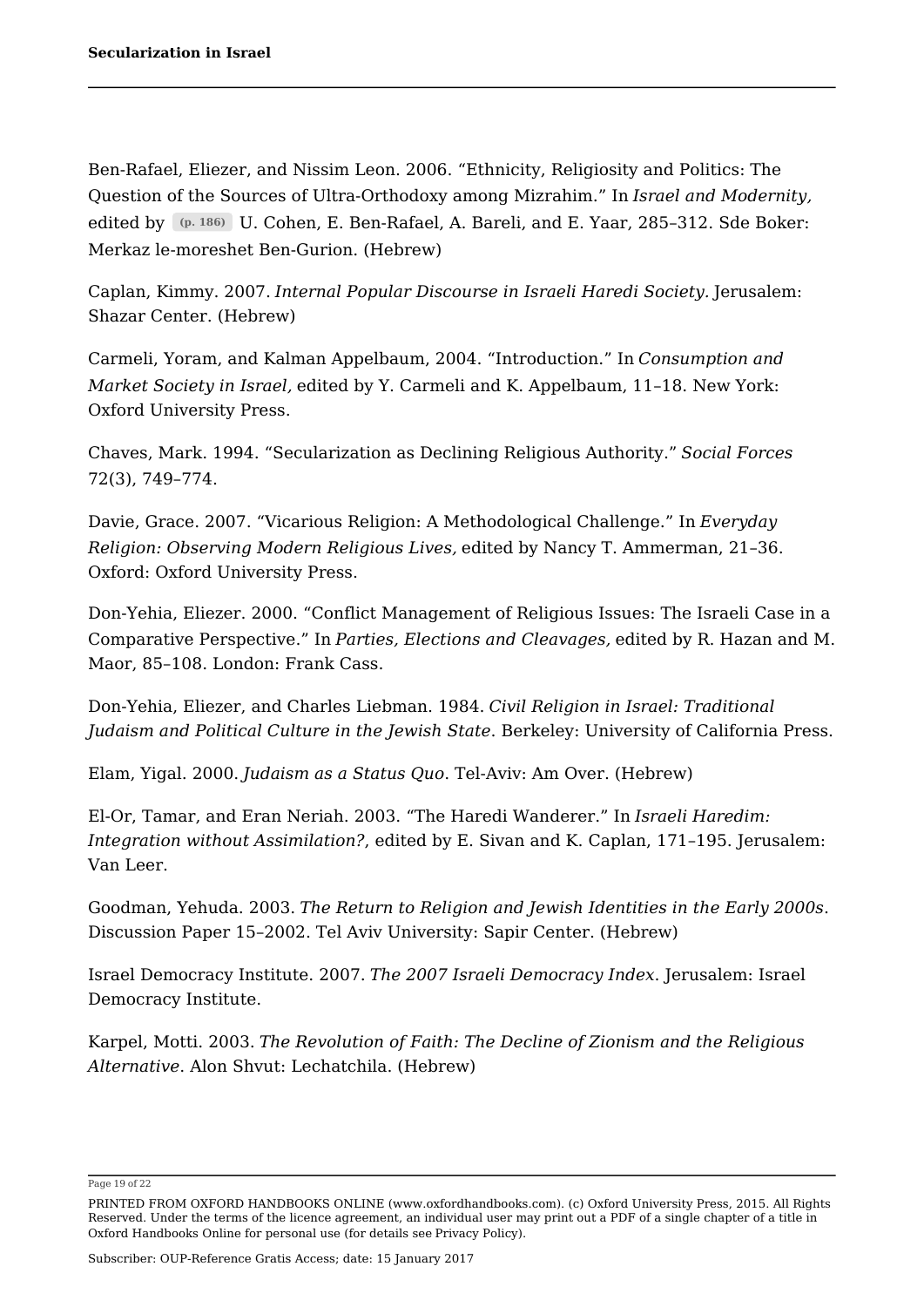Kedem, Peri. 1991. "Dimension of Jewish Religiosity in Israel." *Jewishness and Judaism in Contemporary Israel,* edited by Z. Sobel and B. Bet-Hallahmi, 251–278. Albany: State University of New York Press.

Kimmerling, Baruch. 2004. *Immigrants, Settlers, Natives: The Israeli State and Society Between Cultural Pluralism and Cultural Wars*. Tel-Aviv: Am Oved. (Hebrew)

Lechner, Frank J. 1991. "The Case Against Secularization: A Rebuttal." *Social Forces* 69, 1103–1119.

Leon, Nissim. 2009. "A Post-Orthodox View on Mizrachi Traditionalism." *Pe'amim* 122– 123, 89–115. (Hebrew)

Leshem, Elazar. 2001. "The Immigration from the Former USSR and the Religious– Secular Schism in Israel." In *From Russia to Israel: Identity and Culture in Transition,* edited by Moshe Lissak and Elazar Leshem, 124–148. Tel-Aviv: Hakibutz Hameuchad Press. (Hebrew)

Levi, Gal, and Zeev Amreich. 2001. "Shas and the Mirage of Ethnicity." In *Shas: The Challenge of Israeliness*, edited by Y. Peled, 126–158. Tel-Aviv: Miskal. (Hebrew)

Levi, Yagil. 2008. "Israel's Violated Republican Equation." *Citizenship Studies* 12, 3: 249– 264.

Philipov, Michael, and Evgenia Bystrov. 2011. "All by Myself? The Paradox of Citizenship among the FSU Immigrants in Israel." In *The Contradictions of Israeli Citizenship: Land, Religion and State,* edited by Ben-Porat and Turner, 258–277. London and New York: Routledge.

Ram, Uri. 2008a. *The Globalization of Israel: McWorld in Tel-Aviv, Jihad in Jerusalem*. London and New York: Routledge.

**(p. 187)** Ram, Uri. 2008b. "Why Secularism Fails: Secular Nationalism and Religious Revivalism in Israel." *International Journal of Politics, Culture and Society* 21, 57–73.

Raz-Krakotzkin, Amnon. 2000. "Rabin's Legacy: On Secularism, Nationalism and Orientalism." In *Contested Memory: Myth, Nationalism and Democracy,* edited by L. Grinberg, 89–106. Beersheba, Israel: Humphrey Institute, Ben-Gurion University.

Schwartz, Dov. 1999. *Religious Zionism: Between Rationality and Messianism*. Tel-Aviv: Am Oved. (Hebrew)

Page 20 of 22

PRINTED FROM OXFORD HANDBOOKS ONLINE (www.oxfordhandbooks.com). (c) Oxford University Press, 2015. All Rights Reserved. Under the terms of the licence agreement, an individual user may print out a PDF of a single chapter of a title in Oxford Handbooks Online for personal use (for details see Privacy Policy).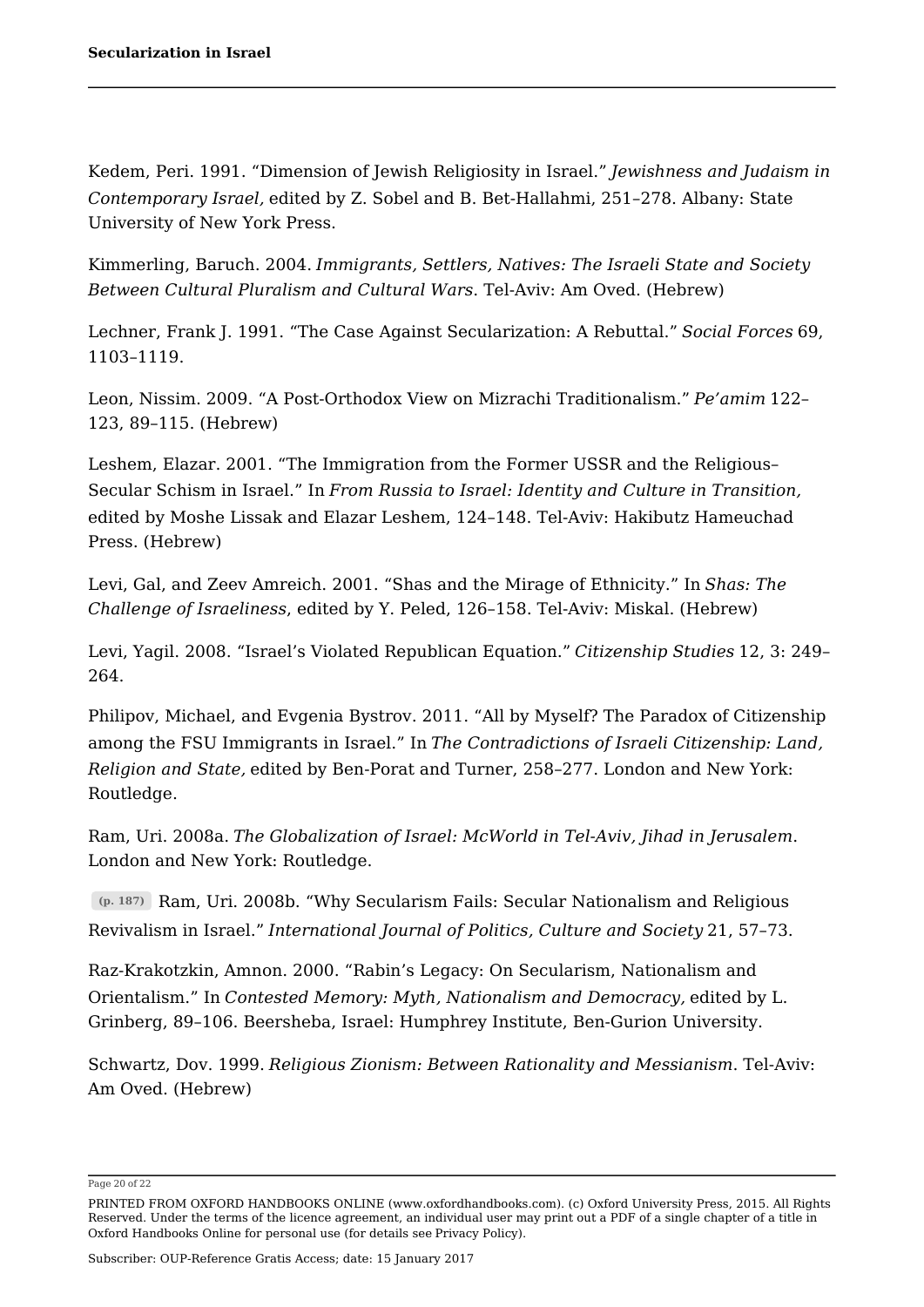Segal, Israel. 1999. "Fallen Asleep While on Guard." In *We, Secular Jews,* edited by D. Tzuker, 132–141. Tel-Aviv: Yediot Aharonot. (Hebrew)

Shaki, Hai Avner. 1995. "The Legal Status of the Sabbath in Israel." *Moznei Mishpat D,* 147–217. (Hebrew)

Shapira, Anita. 1992. *Land and Power*. New York: Oxford University Press.

Sheingate, Adam D. 2003. "Political Entrepreneurship, Institutional Change, and American Political Development." *Studies in American Political Development* 17, 185– 203.

Shokeid, Moshe. 1984. "Cultural Ethnicity in Israel: The Case of Middle Eastern Jews' Religiosity." *AJS Review* 9(2), 247–271.

Shumsky, Dimitry. 2001. "Ethnicity and Citizenship in the Conception of the Israeli-Russians." *Tiuoria Vibekurit* 19, 17–40. (Hebrew)

Shumsky, Dimitry. 2004. "Post Zionist Orientalism? Orientalist Discourse and Islamophobia among the Russian-Speaking Intelligentsia in Israel." *Social Identities* 10(1), 83–99.

Stadler, Nurit, Edna Lomsky Feder, and Eyal Ben-Ari. 2008. "Fundamentalism's Challenges to Citizenship: The Haredim." *Citizenship Studies* 12(3), 215–231.

Sternhell, Zeev. 1998. *The Founding Myths of Zionism: Nationalism, Socialism and the Making of the Jewish State*. Princeton, N.J.: Princeton University Press.

Susser, Bernard, and Asher Cohen. 2000. *Israel and the Politics of Jewish Identity: The Secular-Religious Impasse*. Baltimore, Md.: Johns Hopkins University Press.

Tzur, Eli. 2001. "To Be a Free People: The League against Religious Coercion." In *State in the Making,* edited by A. Shapira, 205–234. Jerusalem: Shazar Center. (Hebrew)

Yadgar, Yaacov. 2010. *Secularism and Religion in Jewish-Israeli Politics: Traditionists and Modernity*. Abingdon, U.K.: Routledge.

### **Guy Ben-Porat**

Ben-Porat is Associate Professor in the Department of Public Policy and Administration at Ben-Gurion University of the Negev, Israel. He has authored *Global Liberalism, Local Populism: Peace and Conflict in Israel/Palestine and Northern*

Page 21 of 22

PRINTED FROM OXFORD HANDBOOKS ONLINE (www.oxfordhandbooks.com). (c) Oxford University Press, 2015. All Rights Reserved. Under the terms of the licence agreement, an individual user may print out a PDF of a single chapter of a title in Oxford Handbooks Online for personal use (for details see Privacy Policy).